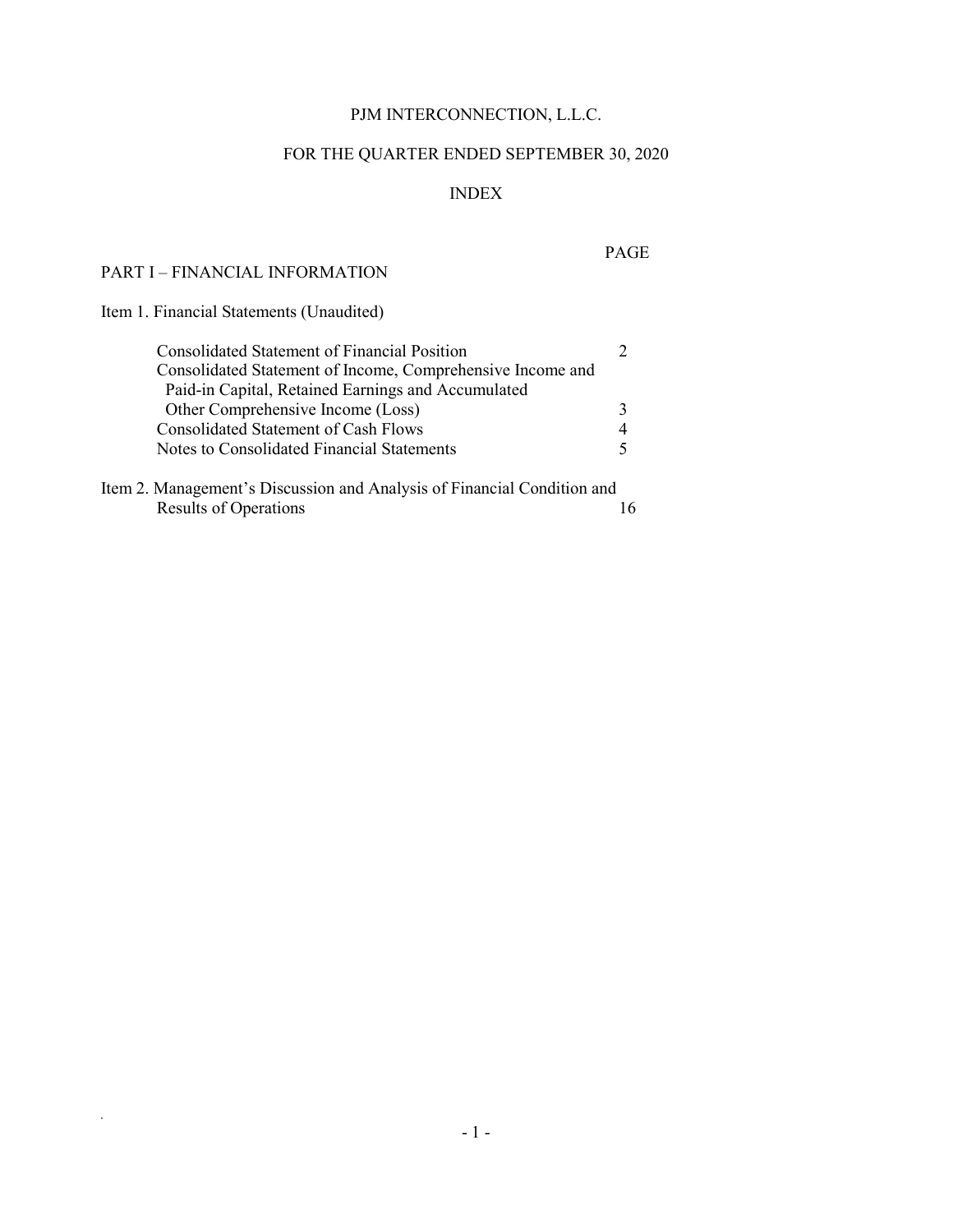#### **PJM INTERCONNECTION, L.L.C. Consolidated Statements of Financial Position (Unaudited) (\$ in thousands)**

| (v in thousanus)                                                                           | September 30, 2020 | December 31, 2019 |           |  |
|--------------------------------------------------------------------------------------------|--------------------|-------------------|-----------|--|
| <b>Assets</b>                                                                              |                    |                   |           |  |
| Current assets:                                                                            |                    |                   |           |  |
| Deposits on hand                                                                           | \$<br>1,883,067    | \$                | 1,597,884 |  |
| Operating cash                                                                             | 12,770             |                   | 51,629    |  |
| Receivables                                                                                | 25,813             |                   | 57,190    |  |
| Study and interconnection receivables                                                      | 14,288             |                   | 17,334    |  |
| Prepaid income taxes                                                                       | 1,320              |                   | 16        |  |
| Prepaid expenses and other                                                                 | 12,132             |                   | 10,864    |  |
| Note receivable                                                                            | 1,967              |                   | 1,617     |  |
|                                                                                            | 1,951,357          |                   | 1,736,534 |  |
| Non-current assets:                                                                        |                    |                   |           |  |
| Fixed assets, net of accumulated depreciation and amortization of \$739,650 and \$712,616  | 89,000             |                   | 98,790    |  |
| Land                                                                                       | 1,420              |                   | 1,420     |  |
| Projects in development                                                                    | 45,038             |                   | 38,351    |  |
| Deferred recovery of pension and postretirement costs                                      | 31,801             |                   | 32,996    |  |
| Deferred income taxes, net of valuation allowance                                          | 32,282             |                   | 29,293    |  |
| Prepaid expenses and other                                                                 | 3,453              |                   | 2,735     |  |
| Note receivable                                                                            | 3,120              |                   | 1,521     |  |
| Other                                                                                      | 23,930             |                   | 25,504    |  |
|                                                                                            | 230,044            |                   | 230,610   |  |
| <b>Total assets</b>                                                                        | \$<br>2,181,401    | $\mathbb{S}$      | 1,967,144 |  |
| Liabilities, paid-in capital, retained earnings                                            |                    |                   |           |  |
| and accumulated other comprehensive income (loss)                                          |                    |                   |           |  |
| Current liabilities:                                                                       |                    |                   |           |  |
| Accounts payable and accrued expenses                                                      | \$<br>11,337       | \$                | 37,748    |  |
| Due to members                                                                             | 31,788             |                   | 102,498   |  |
| Study and interconnection payables                                                         | 15,259             |                   | 17,902    |  |
| Accrued payroll and benefits                                                               | 25,511             |                   | 38,455    |  |
| Accrued income tax                                                                         | 426                |                   | 1,361     |  |
| Revolving line of credit                                                                   | 26,817             |                   |           |  |
|                                                                                            |                    |                   |           |  |
| Current portion of long-term debt                                                          | 2,886              |                   | 2,886     |  |
| Current portion of capital lease                                                           | 1,839              |                   | 1,781     |  |
| Deferred regulatory liability                                                              | 21,415             |                   | 14,016    |  |
| Deferred revenue                                                                           | 900                |                   | 3,508     |  |
| Deferred FERC fees                                                                         | 317                |                   | 1,268     |  |
| Postretirement healthcare benefits liability                                               | 1,605              |                   | 1,439     |  |
| Other employee benefits                                                                    | 247                |                   | 3,044     |  |
| Deposits                                                                                   | 1,883,067          |                   | 1,597,884 |  |
|                                                                                            | 2,023,414          |                   | 1,823,790 |  |
| Non-current liabilities:                                                                   |                    |                   |           |  |
| Long-term debt                                                                             | 11,543             |                   | 13,707    |  |
| Long-term capital lease                                                                    | 11,898             |                   | 13,285    |  |
| Deferred regulatory liability                                                              | 18,000             |                   | 6,032     |  |
| Interest rate swap                                                                         | 1,005              |                   | 648       |  |
| Pension benefits liability                                                                 | 22,052             |                   | 20,036    |  |
| Postretirement health care benefits liability                                              | 52,705             |                   | 50,175    |  |
| Other employee benefits                                                                    | 28,276             |                   | 28,637    |  |
|                                                                                            | 145,479            |                   | 132,520   |  |
| <b>Total liabilities</b>                                                                   | 2,168,893          |                   | 1,956,310 |  |
| Commitments and contingencies (Note 11)                                                    |                    |                   |           |  |
| Paid in capital                                                                            | 722                |                   | 722       |  |
| Retained earnings                                                                          | 11,731             |                   | 10,129    |  |
| Accumulated other comprehensive income (loss)                                              | 55                 |                   | (17)      |  |
| Total paid-in capital, retained earnings and accumulated other comprehensive income (loss) | 12,508             |                   | 10,834    |  |
| Total liabilities, paid-in capital, retained earnings and accumulated other comprehensive  |                    |                   |           |  |
| income (loss)                                                                              | \$<br>2,181,401    | \$                | 1,967,144 |  |

The accompanying notes are an integral part of these consolidated financial statements.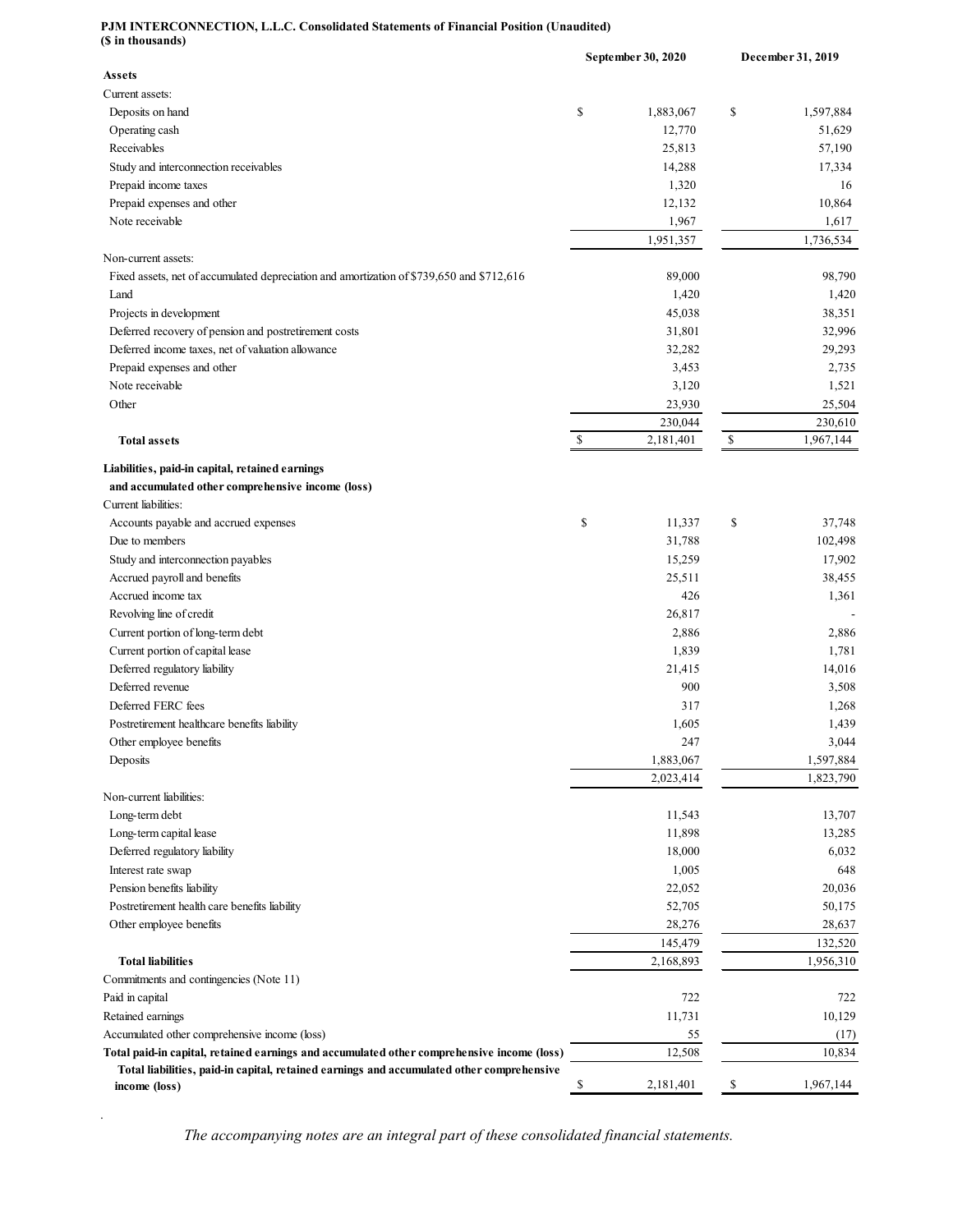#### **PJM INTERCONNECTION, L.L.C.**

## **Consolidated Statements of Income, Comprehensive Income and Paid-in Capital, Retained Earnings and Accumulated Other Comprehensive Income (Loss) (Unaudited)**

**(\$ in thousands)**

*.*

|                                                                                           |      | Three months ended<br>September 30, |             |          |             | Nine months ended<br>September 30, |             |          |
|-------------------------------------------------------------------------------------------|------|-------------------------------------|-------------|----------|-------------|------------------------------------|-------------|----------|
|                                                                                           |      | 2020                                |             | 2019     |             | 2020                               |             | 2019     |
| Income                                                                                    |      |                                     |             |          |             |                                    |             |          |
| Operating revenue:                                                                        |      |                                     |             |          |             |                                    |             |          |
| Service fees                                                                              | \$   | 87,569                              | \$          | 86,790   | \$          | 243,396                            | \$          | 243,174  |
| Deferred regulatory (expense)                                                             |      | (22, 833)                           |             | (17,070) |             | (39, 975)                          |             | (25,377) |
| FERC fees reimbursement                                                                   |      | 17,707                              |             | 17,635   |             | 47,540                             |             | 48,627   |
| Study and interconnection fees                                                            |      | 1,533                               |             | 1,064    |             | 4,051                              |             | 3,063    |
| Membership fees                                                                           |      | 895                                 |             | 862      |             | 2,664                              |             | 2,718    |
| Other                                                                                     |      | 1,238                               |             | 1,476    |             | 3,073                              |             | 3,825    |
| Total operating revenue                                                                   |      | 86,109                              |             | 90,757   |             | 260,749                            |             | 276,030  |
| Operating expenses:                                                                       |      |                                     |             |          |             |                                    |             |          |
| Compensation                                                                              |      | 33,466                              |             | 34,446   |             | 104,001                            |             | 110,008  |
| FERC fees                                                                                 |      | 17,707                              |             | 17,635   |             | 47,540                             |             | 48,627   |
| Outside services                                                                          |      | 13,305                              |             | 15,063   |             | 39,785                             |             | 44,582   |
| Depreciation and amortization                                                             |      | 8,696                               |             | 8,903    |             | 27,046                             |             | 27,875   |
| Software licenses and fees                                                                |      | 4,434                               |             | 4,661    |             | 14,304                             |             | 14,085   |
| Pension benefits - service cost                                                           |      | 2,641                               |             | 2,476    |             | 8,542                              |             | 7,447    |
| Other expenses                                                                            |      | 2,233                               |             | 2,175    |             | 6,598                              |             | 8,583    |
| Computer maintenance and office supplies                                                  |      | 1,248                               |             | 1,677    |             | 5,416                              |             | 6,589    |
| Study and interconnection services                                                        |      | 1,533                               |             | 1,064    |             | 4,051                              |             | 3,063    |
| Lease expenses                                                                            |      | 510                                 |             | 492      |             | 1,584                              |             | 1,467    |
| Postretirement health care benefits - service cost                                        |      | 435                                 |             | 375      |             | 1,360                              |             | 1,118    |
| Total operating expenses                                                                  |      | 86,208                              |             | 88,967   |             | 260,227                            |             | 273,444  |
| Operating (loss) income                                                                   |      | (99)                                |             | 1,790    |             | 522                                |             | 2,586    |
| Other income:                                                                             |      |                                     |             |          |             |                                    |             |          |
| Interest income                                                                           |      | 550                                 |             | 8,463    |             | 7,448                              |             | 26,423   |
| Interest expense                                                                          |      | 449                                 |             | 8,806    |             | 8,140                              |             | 27,464   |
| Pension and postretirement health care benefits -<br>other components of net benefit cost |      | (1,038)                             |             | (356)    |             | (2,842)                            |             | (1,110)  |
| Total other income                                                                        |      | 1,139                               |             | 13       |             | 2,150                              |             | 69       |
| Income before income taxes                                                                |      | 1,040                               |             | 1,803    |             | 2,672                              |             | 2,655    |
| Income tax expense                                                                        |      | 384                                 |             | 1,023    |             | 1,070                              |             | 1,435    |
| Net income                                                                                | \$   | 656                                 | \$          | 780      | $\mathbb S$ | 1,602                              | $\$$        | 1,220    |
| Paid-in capital, retained earnings and accumulated other<br>comprehensive income (loss)   |      |                                     |             |          |             |                                    |             |          |
| Beginning balance                                                                         | $\$$ | 11,739                              | $\mathbb S$ | 9,579    | \$          | 10,834                             | \$          | 9,969    |
| Net income                                                                                |      | 656                                 |             | 780      |             | 1,602                              |             | 1,220    |
| Other comprehensive income (loss)                                                         |      | 113                                 |             | 37       |             | 72                                 |             | (793)    |
| Ending balance                                                                            | \$   | 12,508                              | \$          | 10,396   | $\mathbb S$ | 12,508                             | $\mathbb S$ | 10,396   |

The accompanying notes are an integral part of these consolidated financial statements.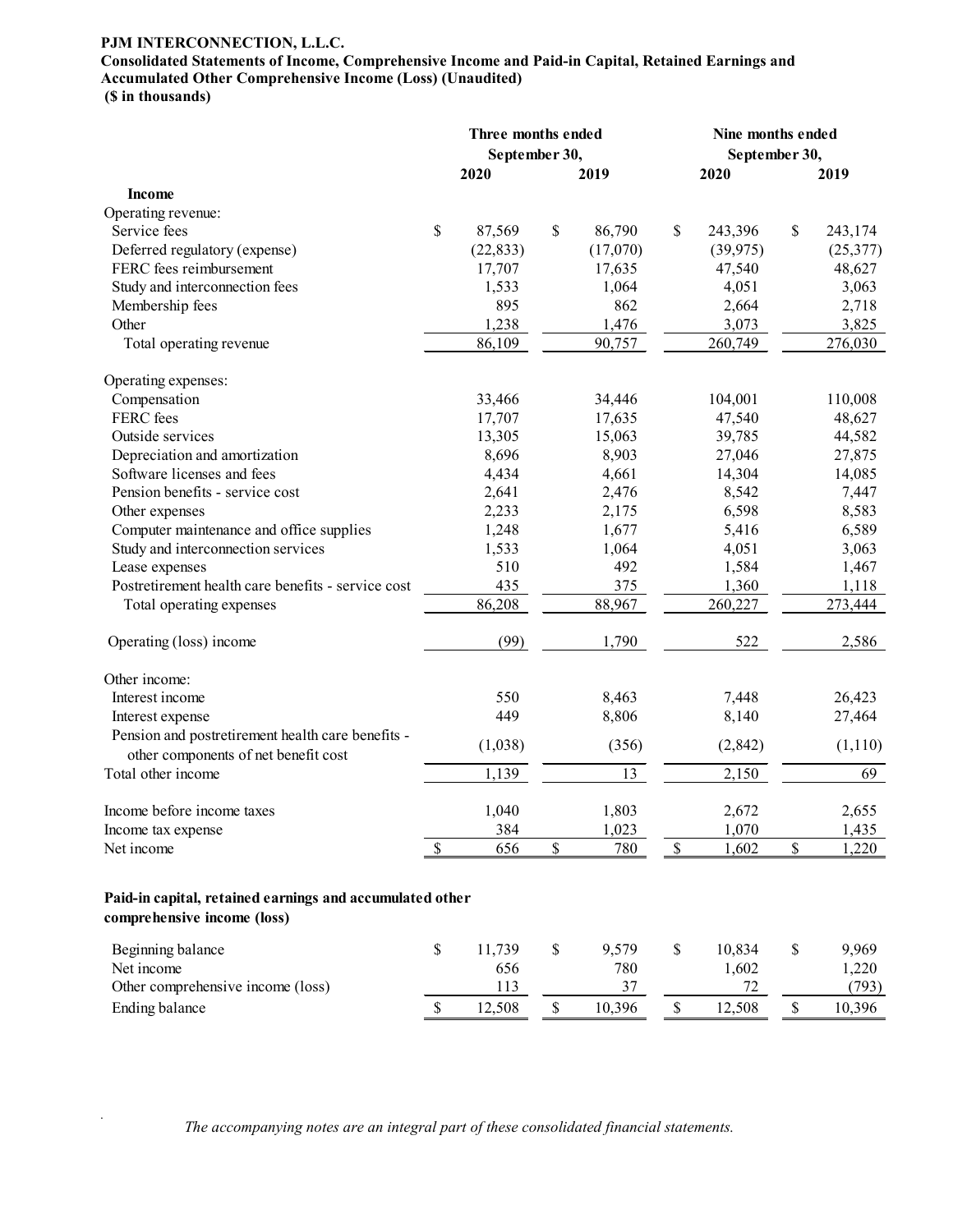#### **PJM INTERCONNECTION, L.L.C. Consolidated Statements of Cash Flows (Unaudited) (\$ in thousands)**

|                                                                                            | Nine months ended |                 |
|--------------------------------------------------------------------------------------------|-------------------|-----------------|
|                                                                                            | September 30,     |                 |
|                                                                                            | 2020              | 2019            |
| Cash flows from operating activities:                                                      |                   |                 |
| Net income                                                                                 | \$<br>1,602       | \$<br>1,220     |
| Adjustments:                                                                               |                   |                 |
| Depreciation and amortization expense                                                      | 27,046            | 27,875          |
| Deferred income taxes, net of valuation allowance                                          | (2,989)           | (383)           |
| Deferred recovery of pension and postretirement costs                                      | 1,195             | (2,050)         |
| Deferred regulatory liability                                                              | 39,970            | 25,363          |
| Employee benefit expense greater than funding                                              | 1,554             | 11,975          |
| Net fair value changes related to interest rate swap                                       | 357               | 449             |
| Changes in assets and liabilities:                                                         |                   |                 |
| Decrease (increase) in receivables                                                         | 31,377            | (862)           |
| Decrease in study and interconnection receivables                                          | 3,046             | 3,584           |
| (Increase) in prepaid expenses and other                                                   | (1,669)           | (6, 804)        |
| (Increase) decrease in prepaid income taxes                                                | (1,304)           | 807             |
| (Decrease) in accounts payable and accrued expenses                                        | (26, 376)         | (14, 149)       |
| (Decrease) in study and interconnection payables                                           | (2,643)           | (3, 152)        |
| (Decrease) in accrued payroll and benefits                                                 | (12, 944)         | (2,396)         |
| (Decrease) in deferred FERC fee liability                                                  | (951)             |                 |
| (Decrease) in accrued income taxes                                                         | (935)             |                 |
| (Decrease) in deferred revenue                                                             | (2,608)           | (2, 425)        |
| Refunds to members                                                                         | (20, 603)         | (14, 341)       |
| Net cash provided by operating activities                                                  | 33,125            | 24,711          |
| Cash flows (used in) investing activities:                                                 |                   |                 |
| Cost of projects in development                                                            | (23,978)          | (31, 948)       |
| Note receivable                                                                            | (1,949)           | 545             |
| Net cash (used in) investing activities                                                    | (25, 927)         | (31, 403)       |
| Cash flows provided by (used in) financing activities:                                     |                   |                 |
| Borrowings under line of credit                                                            | 624,920           | 470,745         |
| Repayments under line of credit                                                            | (598, 103)        | (457, 411)      |
| Repayments of long-term debt                                                               | (2,164)           | (2,165)         |
| Decrease in due to members                                                                 | (70, 710)         | (343, 876)      |
| Increase in deposits                                                                       | 285,183           | 52,687          |
| Net cash provided by (used in) financing activities                                        | 239,126           | (280, 020)      |
| Net increase (decrese) in cash and cash equivalents                                        | 246,324           | (286, 712)      |
| Cash and cash equivalents balance (including customer deposits), beginning of year         | 1,649,513         | 1,863,079       |
| Cash and cash equivalents balance (including customer deposits), end of period             | \$<br>1,895,837   | \$<br>1,576,367 |
| Noncash activity:                                                                          |                   |                 |
| Projects in development additions included in ending accounts payable and accrued expenses | 35                | 1,418           |

*The accompanying notes are an integral part of these consolidated financial statements.*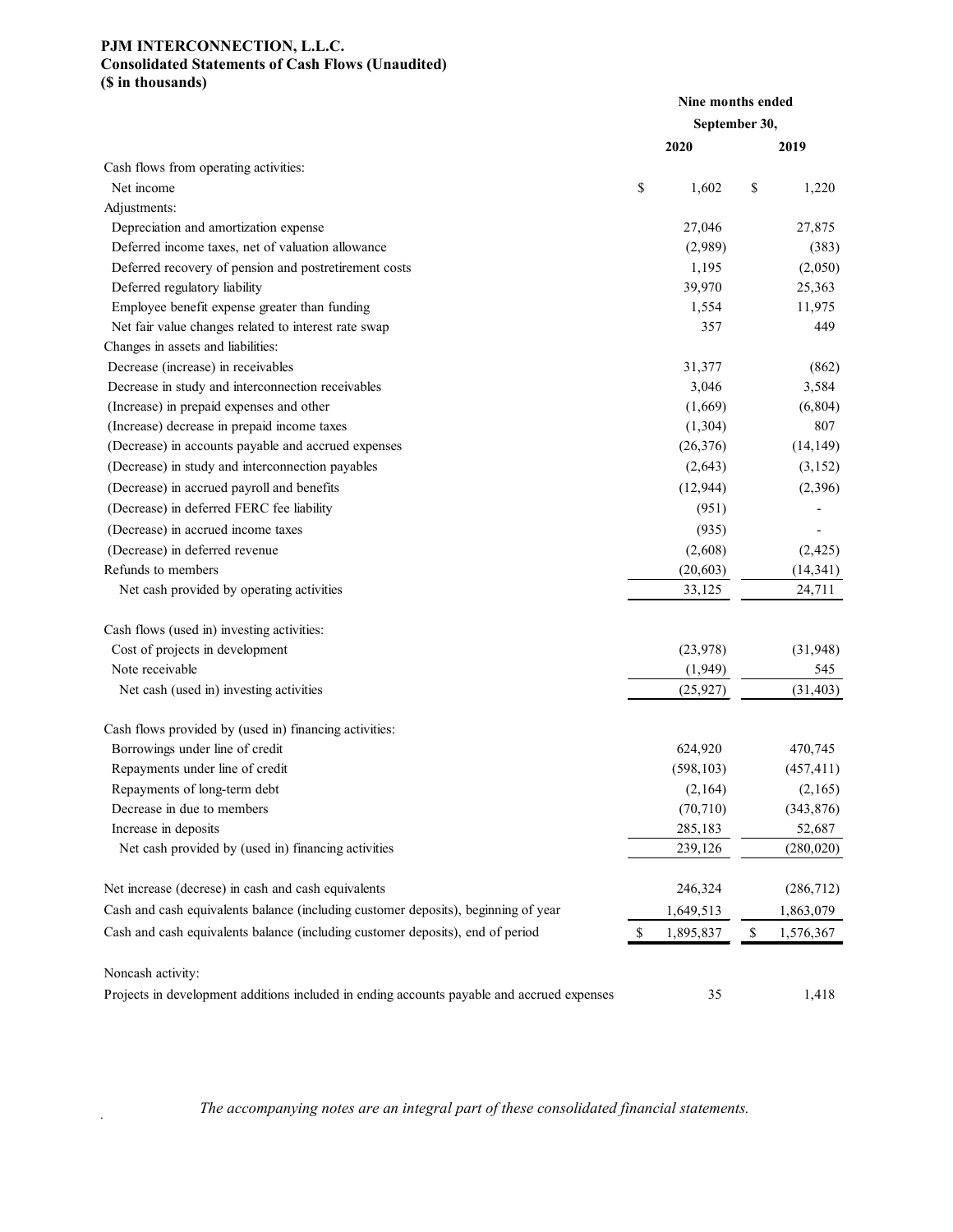#### **PJM Interconnection, L.L.C. Notes to the Consolidated Financial Statements – September 30, 2020 (Unaudited) (\$ in tables in thousands, unless otherwise noted)**

#### **1. Company Overview**

#### *Basis of Presentation*

The accompanying consolidated financial statements have been prepared on an accrual basis in accordance with generally accepted accounting principles (GAAP) and include the accounts of PJM Interconnection, L.L.C. and its wholly-owned subsidiaries (collectively referred to herein as PJM or the Company). All intercompany transactions and balances have been eliminated.

The preparation of financial statements in conformity with GAAP in the United States of America requires management to make estimates and assumptions that affect the amounts reported in the financial statements and accompanying disclosures. These estimates are based on management's best knowledge of current events and actions the Company may undertake in the future. Actual results may ultimately differ from estimates. Certain reclassifications have been made to conform previously reported data to the current presentation.

The interim financial data as of September 30, 2020 and for the 3-month and 9-month periods ended September 30, 2020 and September 30, 2019 are unaudited; however, in the opinion of the Company, the interim data includes those adjustments of a normal recurring nature necessary for a fair statement of the results of the interim periods. These footnotes should be read in conjunction with the Company's 2019 consolidated financial statements and footnotes. Certain reclassifications have been made to conform previously reported data to the current presentation. PJM has performed an evaluation of subsequent events through November 5, 2020, which is the date the financial statements were issued.

#### *COVID-19*

*.*

Spread of Coronavirus disease 2019 (COVID-19) in the United States and globally has led to economic disruption. PJM is taking steps to mitigate the potential risks arising from the spread of the disease, however it is reasonably possible that PJM future results could be negatively affected by the impacts of COVID-19. The extent to which COVID-19 may impact results will depend on future developments, which have uncertain scope and duration. PJM cannot predict if there will be a material effect to PJM's financial position, results of operations or cash flows.

#### **2. Revenue and Accounts Receivable**

#### *Disaggregated Revenues*

The table below provides disaggregation of PJM service fee revenues by subsidiary Schedule as defined in Schedule 9 of the Company's Open Access Transmission Tariff (Tariff).

|                                                     | Three months ended | Nine months ended         |
|-----------------------------------------------------|--------------------|---------------------------|
|                                                     | September 30, 2020 | <b>September 30, 2020</b> |
| PJM Stated Rate Revenues                            |                    |                           |
| Control Area Administration Service                 | \$<br>49,908       | 133,998                   |
| Market Support Service                              | 22,948             | 62,845                    |
| <b>FTR Administration Service</b>                   | 7,093              | 25,783                    |
| Capacity resource and obligation management service | 3,754              | 11,294                    |
| Regulation and frequency response                   | 704                | 2,059                     |
|                                                     | 84,407             | 235,979                   |
| PJM Settlement service fees                         | 3,162              | 7,417                     |
| Total service fees                                  | 87,569             | 243,396                   |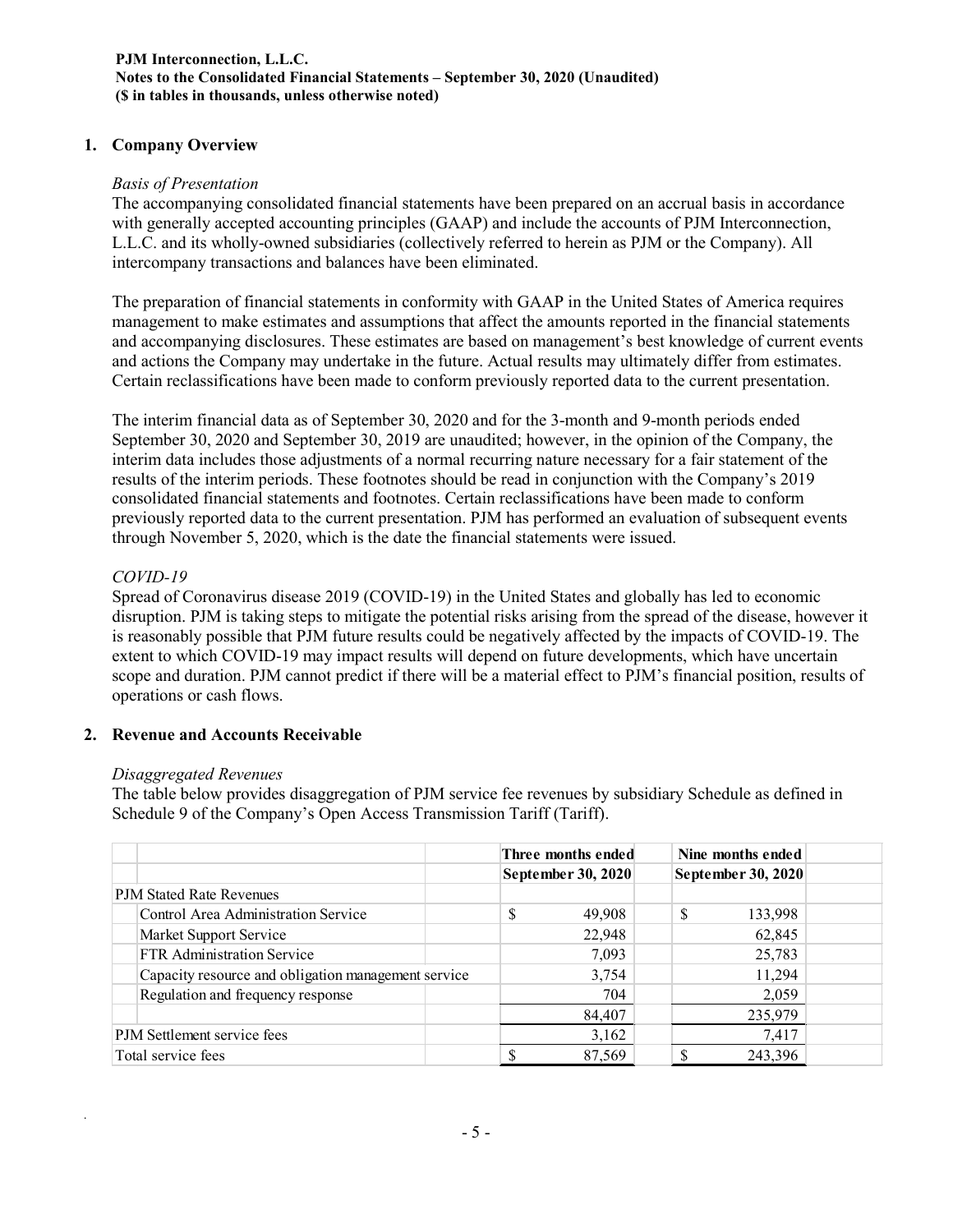For the 3-month periods ended September 30, 2020 and September 30, 2019, PJM Connext, LLC (PJM Connext) recorded consolidated revenue of \$1.2 million and \$1.5 million, respectively, which is included in other income in the Consolidated Statements of Income, Comprehensive Income and Paid-in Capital, Retained Earnings and Accumulated Other Comprehensive Income (Loss).

For the 9-month periods ended September 30, 2020 and September 30, 2019, PJM Connext recorded consolidated revenue of \$3.1 million and \$3.8 million, respectively, which is included in other income in the Consolidated Statements of Income, Comprehensive Income and Paid-in Capital, Retained Earnings and Accumulated Other Comprehensive Income (Loss).

#### *Contract Balances*

PJM and PJM Connext membership fees, which are billed and collected in advance of the year for which they apply, are recognized as revenue ratably over the related annual membership period. Membership fees recorded as deferred revenue - are considered contract liabilities. The January 1, 2020 opening balance of deferred revenue resulting from contracts with customers was \$3.5 million. The September 30, 2020 closing balance of deferred revenue resulting from contracts with customers was \$0.9 million. The amount of revenue recognized in the 3-month and 9-month periods ended September 30, 2020, that was included in the opening contract liability balance, was \$0.9 million and \$2.6 million, respectively. PJM expects to recognize \$0.9 million of membership fees revenue during the remaining three months of 2020.

There were no material contract assets as of September 30, 2020.

PJM's accounts receivables at September 30, 2020, consisted of the following:

|                                             | September 30, 2020 |    |
|---------------------------------------------|--------------------|----|
| Billed:                                     |                    |    |
| PJM Connext                                 | 1,127              |    |
|                                             | 1,127              |    |
| Unbilled:                                   |                    |    |
| PJM service fees, net of refunds to members |                    |    |
| and PJM recovery of pass-through charges    | c<br>24,686        |    |
|                                             | 24,686             |    |
|                                             | 25,813             |    |
|                                             |                    | P. |

M's member companies are billed on a monthly basis for recovery of PJM and PJM Settlement's administrative costs under the Tariff.

All study and interconnection receivables were billed at September 30, 2020.

#### **3. Deferred Regulatory Liability**

*.*

PJM recovers as service fees its administrative costs under its stated-rate Tariff.

The stated-rate tariff provides for the accumulation of a financial reserve. PJM is permitted to maintain a reserve as a deferred regulatory liability in an amount up to 6 percent of its annual stated-rate revenues, except that in every third year, the financial reserve must be reduced to 2 percent of annual stated-rate revenues. The amount accumulated under the financial reserve provisions is classified as a non-current liability in the Company's Consolidated Statements of Financial Position. On a quarterly basis, PJM refunds the deferred regulatory liability balance in excess of the permitted financial reserve for the previous quarter. The quarterly refund rate is established after the financial close of each quarter, and refunds are distributed to the members on a prospective basis in the following quarter. During the first nine months of 2020 and 2019, PJM made refunds of \$20.6 million and \$14.3 million, respectively.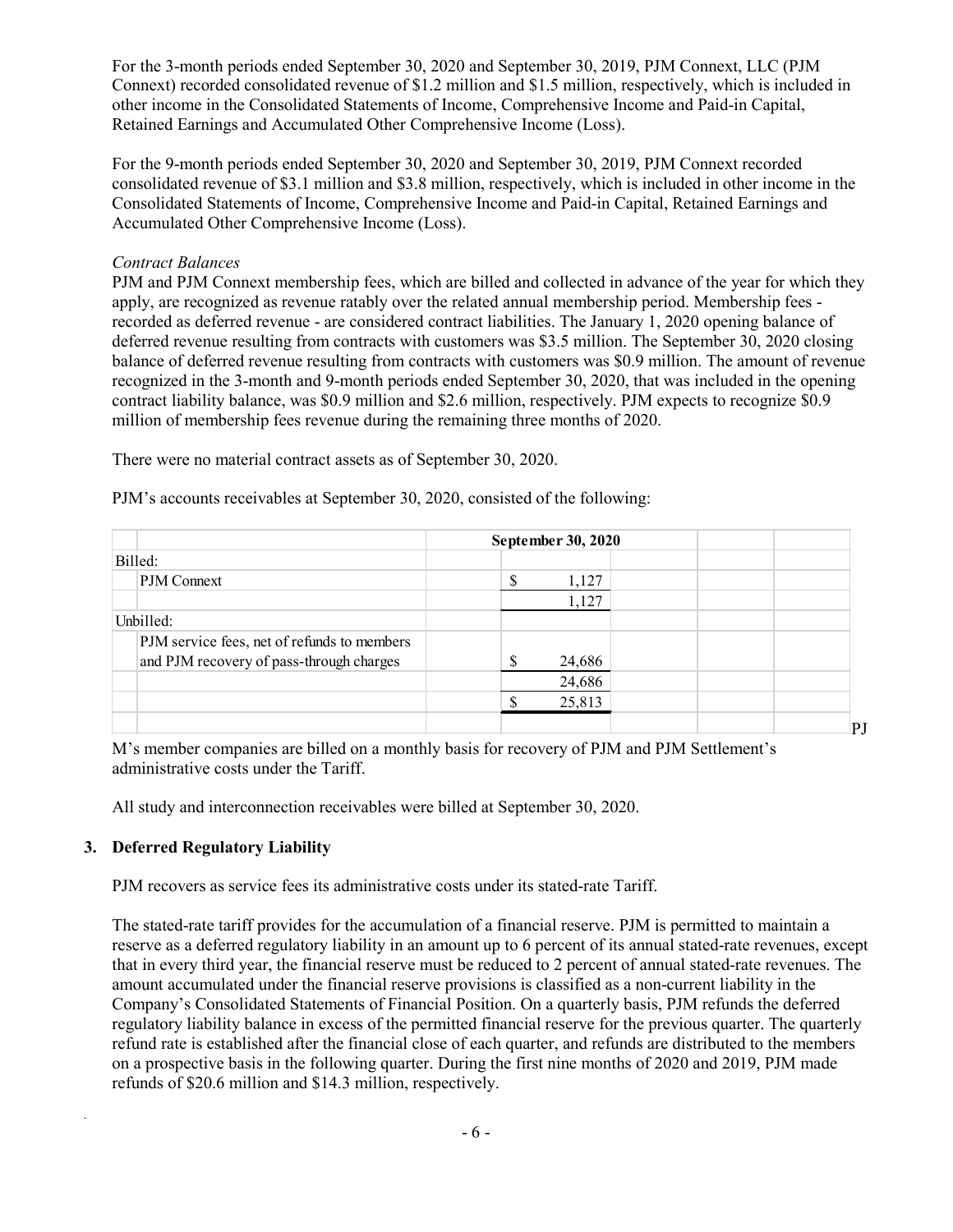Any under- or over-refund amounts will be reflected in the deferred regulatory liability activity in the following quarter.

On October 30, 2020, PJM filed a proposal with the Federal Energy Regulatory Commission (FERC) requesting revisions to the Tariff to modify how PJM allocates the amount in PJM's deferred regulatory liability account that exceeds 6 percent of PJM's annual stated-rate revenues at the end of a calendar quarter. The filing proposes to eliminate the current refund allocation percentages. In place of the current refund allocation percentages, PJM seeks to allocate refund amounts among administrative service categories that had cumulative revenues in excess of cumulative expense during a defined reference period. PJM has requested an effective date of November 1, 2020 for this Tariff amendment, with approval by the FERC expected no later than December 29, 2020.

PJM Settlement, Inc. (PJM Settlement) recovers its administrative costs under a separate schedule in the Tariff. For PJM Settlement, the deferred regulatory liability is defined in its rate schedule in the Tariff and is equal to revenues collected in excess of accrual-basis expenses. This balance is refunded quarterly. The quarterly refund rate is established after the financial close of each quarter, and refunds are distributed to the members on a prospective basis in the following quarter. The PJM Settlement rate schedule does not include a financial reserve element.

PJM recognizes deferred regulatory income in the revenue section of the Consolidated Statements of Income, Comprehensive Income and Paid-in Capital, Retained Earnings and Accumulated Other Comprehensive Income (Loss) for the amount by which service fee revenues pursuant to the rate schedules differ from applicable expenses in the reporting period. The amount by which cumulative revenues under the rate schedules exceed cumulative expenses and refunds is reported as a deferred regulatory liability in the Consolidated Statements of Financial Position. In circumstances in which revenues are less than expenses, PJM reduces the deferred regulatory liability with an offset to deferred regulatory income.

At September 30, 2020 and December 31, 2019, the deferred regulatory liability was \$39.4 million and \$20.0 million, respectively. At September 30, 2020 and December 31, 2019, the current portion of the deferred regulatory liability was \$21.4 million and \$14.0 million, respectively, representing PJM and PJM Settlement's expected refunds to members during the subsequent quarter. The non-current portion of the deferred regulatory liability of \$18.0 million and \$6.0 million represents the amount of PJM's reserve at September 30, 2020 and December 31, 2019, respectively.

#### **4. Note Receivable**

*.*

On March 21, 2008, FERC approved a settlement to restructure the relationship between PJM and PJM's former Market Monitoring Unit. As part of the settlement, the Market Monitoring Unit and its functions transitioned from being an internal PJM department to an external firm, Monitoring Analytics, LLC (MA). MA operates independent of PJM management and the Board of Managers. In order to facilitate the externalization of this function and as part of the settlement agreement approved by FERC, PJM entered into a revolving loan agreement with MA in March 2008. The revolving loan agreement was extended in November 2018 to March 31, 2026.

The purpose of the PJM revolving loan to MA is to fund capital needs associated with MA's technology systems and working capital needs related to MA's responsibilities per Attachment M of the Tariff to monitor the markets administered by PJM. The revolving loan has a capacity of \$11.0 million and is secured by MA's accounts receivable and future collections of accounts receivable. At September 30, 2020, the interest rate on the revolving loan agreement between PJM and MA was 3.25 percent. The interest rate on all loan advances is equal to the PNC Bank Base Rate. The PNC Bank Base Rate is the highest of (A) the Prime Rate, (B) the sum of the Federal Funds Rate plus 50 basis points (0.50 percent), or (C) the sum of the Daily London Interbank Offered Rate (LIBOR) plus 100 basis points (1.0 percent).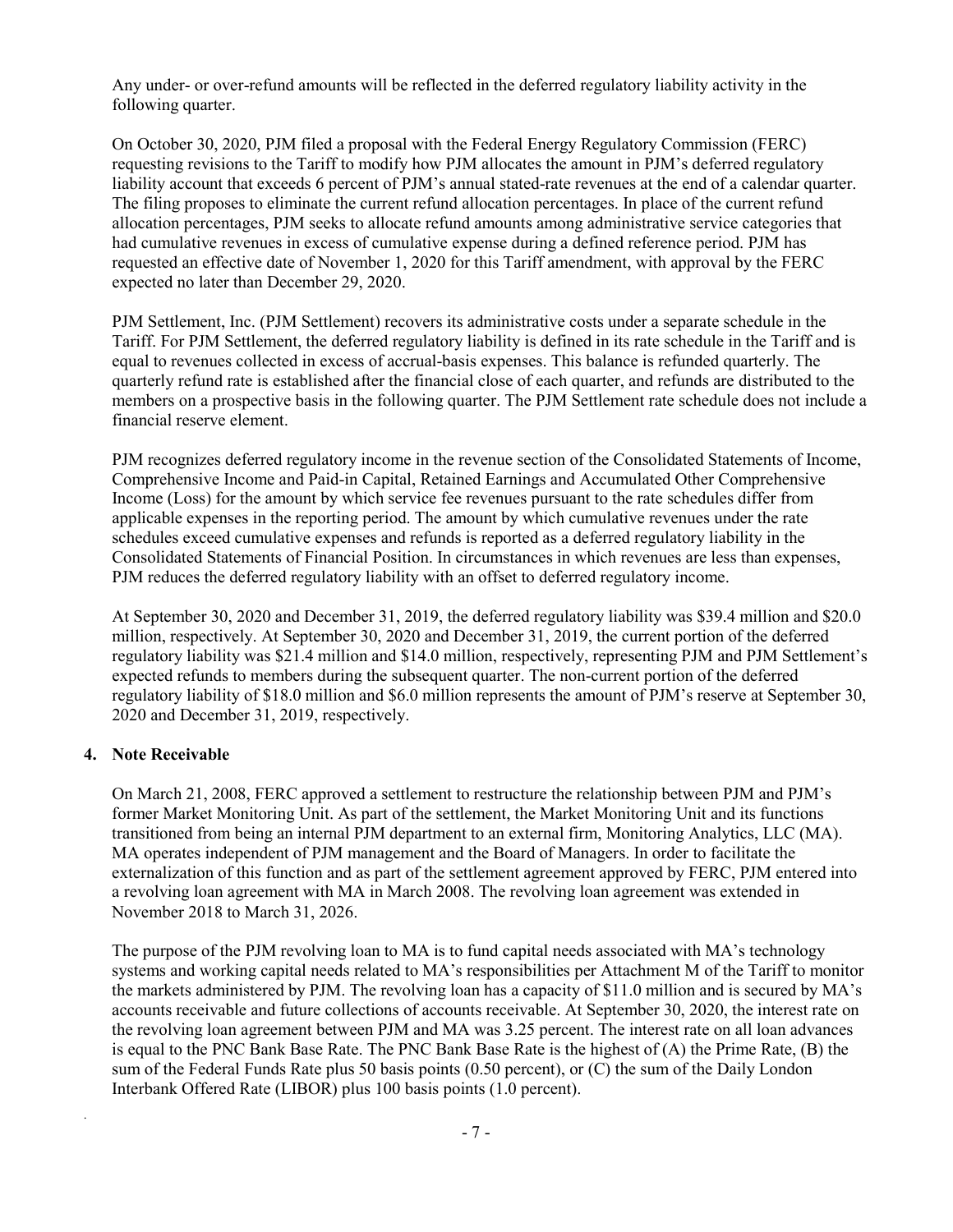At September 30, 2020 and December 31, 2019, the outstanding balance due from MA recorded by PJM as a note receivable was \$5.1 million and \$3.1 million, respectively. At September 30, 2020 and December 31, 2019, the current portion of the note receivable was \$2.0 million and \$1.6 million, respectively. The current balance at September 30, 2020 represents the amount to be repaid in the next twelve months. The non-current portion of the note receivable was \$3.1 million at September 30, 2020 and \$1.5 million at December 31, 2019.

### **5. Short-Term Debt**

#### *PNC Bank Revolving Line of Credit*

PJM maintains with PNC Bank (PNC) a FERC-approved revolving line of credit agreement with a capacity amount of \$150 million. PJM received approval from FERC, on January 13, 2020, to continue to borrow under this facility through January 31, 2022. On January 24, 2020, the extension in term to the facility was executed with PNC. The revolving line of credit is unsecured and available to fund short-term cash obligations.

Under the loan covenants for the revolving credit agreement, PJM is required to meet certain financial and non-financial covenants. PJM was in compliance with these covenants as of September 30, 2020.

At September 30, 2020, \$26.8 million was outstanding under the revolving credit agreement. At December 31, 2019, there were no amounts outstanding under the revolving credit agreement. The interest rate on borrowings under this revolving credit agreement is based on the 30-day LIBOR. At September 30, 2020, the interest rate was 0.77 percent.

The amended facility also has a commitment fee of 6.00 basis points (0.06 percent) on the unused balance. This fee is calculated daily and paid quarterly.

#### *364-day Revolving Line of Credit*

*.*

On April 23, 2020, PJM entered into a \$50 million, 364-day revolving line of credit agreement with PNC. The revolving line of credit is unsecured and available to manage near-term uncertainties stemming from the COVID-19 pandemic. On May 14, 2020, PJM received approval from FERC providing authorization for a total revolving line of credit with PNC of \$200 million, consisting of the then existing \$150 million revolving line of credit and the new short-term revolving line of credit for \$50 million.

At September 30, 2020, there was no amount outstanding under this revolving credit agreement. The interest rate on borrowings under this revolving credit agreement is based on the 30-day LIBOR. At September 30, 2020, the interest rate was 1.65 percent.

The facility also has a commitment fee of 25.00 basis points (0.25 percent) on the unused balance. This fee is calculated daily and paid quarterly.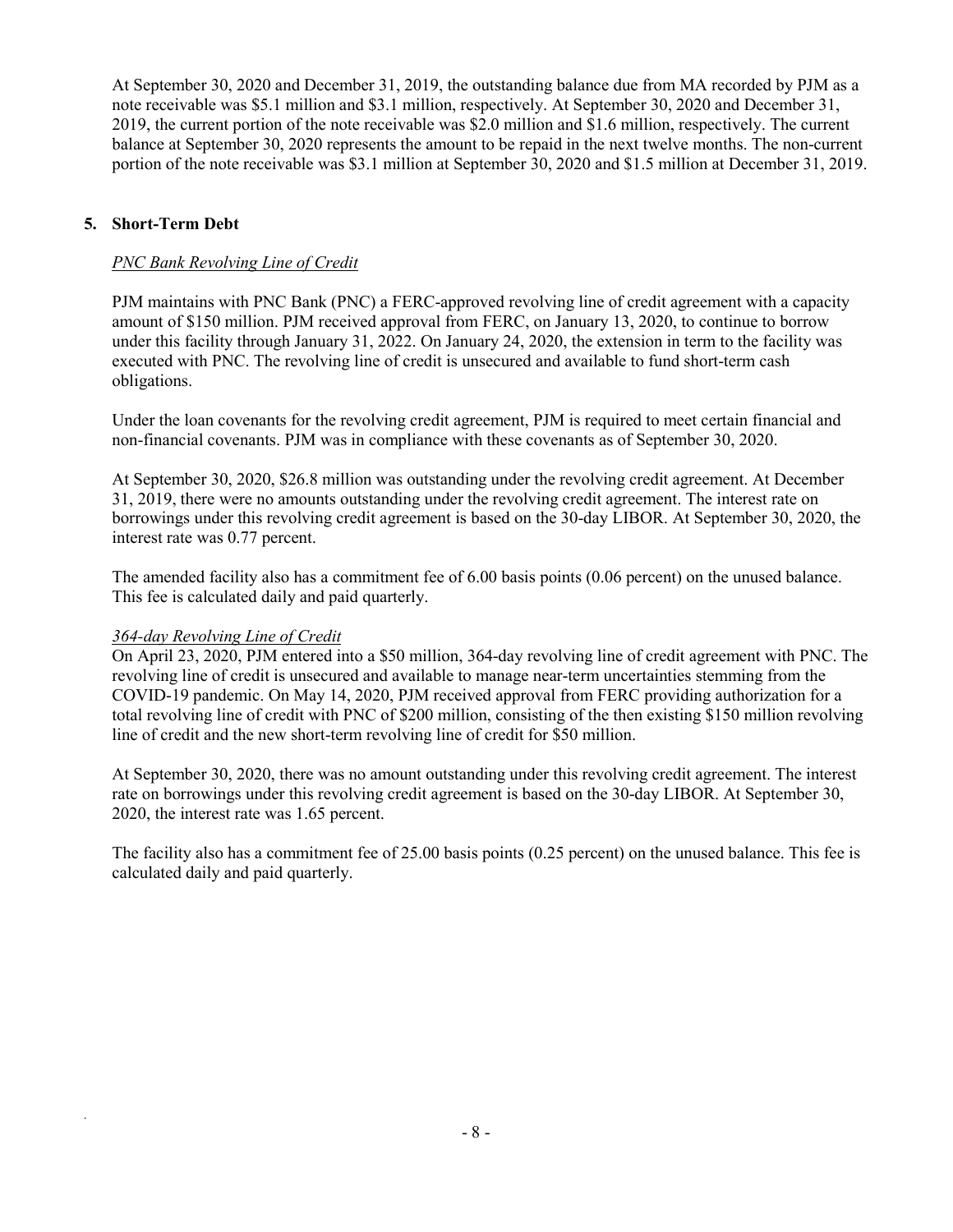### **6. Long-Term Debt and Derivative Financial Instrument – Interest Rate Swap**

### *Bank of America Bank Loan Agreement*

On June 28, 2018, FERC approved PJM's request to refinance the Company's then existing bank loan through a new term loan from Bank of America (BoA). On July 20, 2018, PJM entered into a \$20.2 million loan agreement with BoA. The BoA term loan has a seven-year term and is unsecured.

As of September 30, 2020 and December 31, 2019, the outstanding borrowings under the term loan were \$14.4 million and \$16.6 million, respectively. As defined in the loan agreement, the term loan bears interest at a rate per annum equal to the LIBOR rate plus a spread of 62.5 basis points (0.625 percent). As of September 30, 2020, the interest rate was 0.81 percent.

Under the loan agreement, PJM is required to meet certain financial and non-financial covenants. PJM was in compliance with these covenants as of September 30, 2020.

#### *Derivative Financial Instrument - Interest Rate Swap*

*.*

To manage interest rate risk associated with the \$20.2 million loan agreement with BoA, the Company entered into an interest rate swap agreement with BoA effective August 1, 2018. The interest rate swap agreement effectively fixes the interest payments of the Company's floating rate debt instrument at a rate of 3.62 percent. The term of the interest rate swap matches the term of the loan.

While PJM has entered into an economic hedge of its interest rate, the Company has elected not to designate this instrument as a cash flow or fair value hedge for accounting purposes. Accordingly, the interest rate swap is carried at fair value in the Consolidated Statements of Financial Position with changes in fair value recorded through earnings. At September 30, 2020 and December 31, 2019, the fair value of the swap was a liability of \$1.0 million and \$0.6 million, respectively.

For both the 3-month periods ended September 30, 2020 and September 30, 2019, in conjunction with changes in the fair value of the interest rate swap, PJM recognized a \$0.1 million gain, as interest expense in the Consolidated Statements of Income, Comprehensive Income and Paid-in Capital, Retained Earnings and Accumulated Other Comprehensive Income (Loss).

For the 9-month periods ended September 30, 2020 and September 30, 2019, in conjunction with changes in the fair value of the interest rate swap, PJM recognized a \$0.4 million loss and \$0.5 million loss, respectively, as interest expense in the Consolidated Statements of Income, Comprehensive Income and Paid-in Capital, Retained Earnings and Accumulated Other Comprehensive Income (Loss).

The Company does not hold or issue financial instruments for speculative or trading purposes for its own account.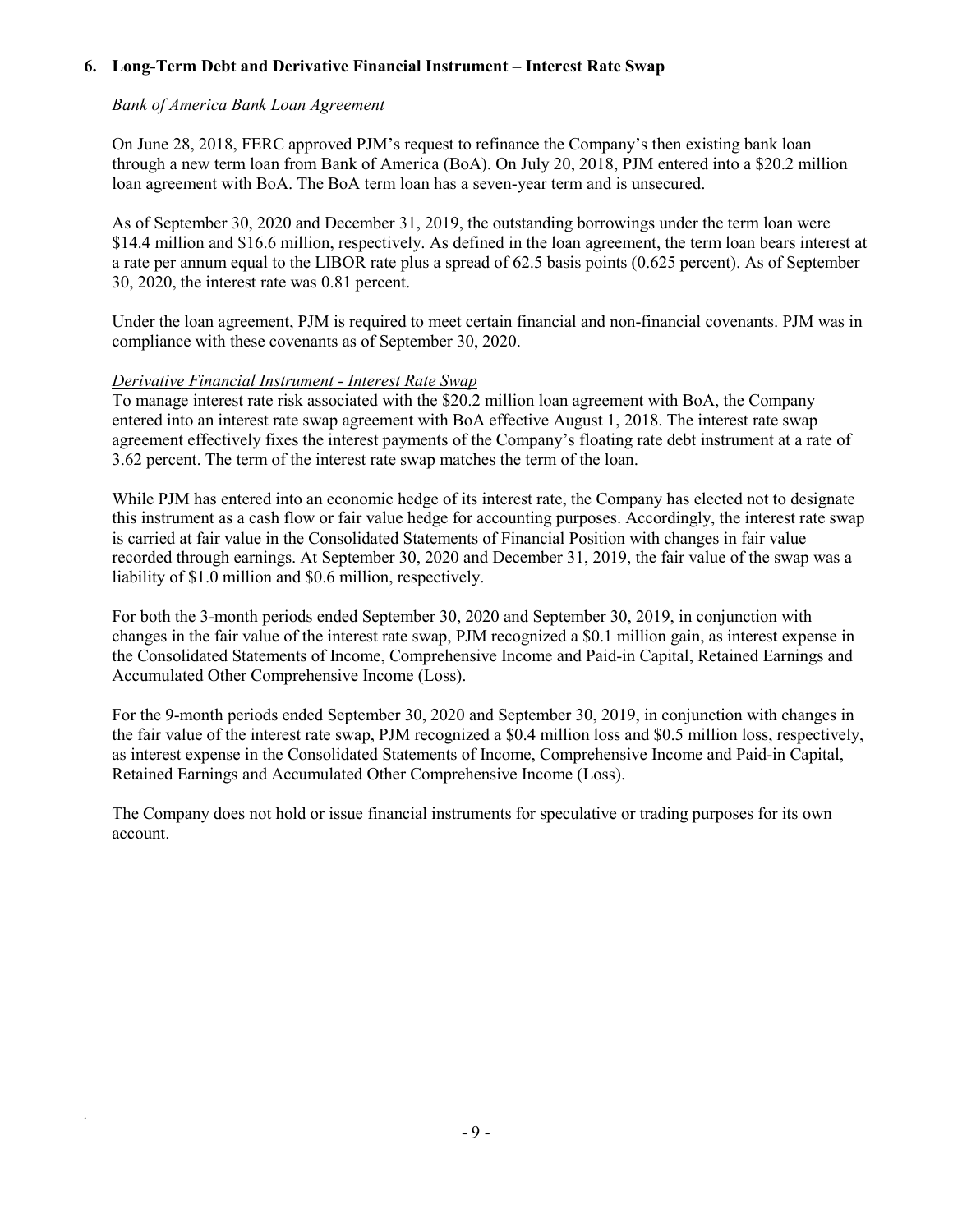### **7. Derivative Financial Instrument – Financial Transmission Rights**

PJM Settlement is the central counterparty to member's pool transactions. Accordingly, PJM Settlement has flash title pass through it when markets settle and as charges/credits are assessed on pool transactions.

A financial transmission right (FTR) is a financial instrument that enables market participants to reduce their congestion-related price risk when delivering or selling energy on the grid. It provides an economic hedging mechanism against congestion charges that can be transacted by members separately from transmission service. Ultimately, PJM Settlement is neither the buyer nor seller of FTRs, but, as FTR auctions clear, PJM Settlement is temporarily the counterparty to both the FTR buyer and the FTR seller. For reporting purposes, these positions net to zero in the Consolidated Statements of Financial Position and the Consolidated Statements of Income, Comprehensive Income and Paid-in Capital, Retained Earnings and Accumulated Other Comprehensive Income (Loss) and do not represent a credit risk to PJM. However, because FTRs have ongoing open positions at period end, the Company is disclosing the fair value of these instruments, even though they do not present a direct credit risk to PJM.

The gross fair value of both the FTR assets and FTR liabilities as of September 30, 2020, was \$414 million. A total of 294 members are FTR holders related to a total of 4.6 million megawatt-hours. As of September 30, 2020, PJM held \$2.0 billion in collateral related to these FTR transactions. The collateral is based on the calculated net value of the positions held in each member's FTR portfolio. The collateral can be in the form of cash or a letter of credit.

| $(S \in \mathbf{in} \text{ millions})$ |               |       |  |  |  |
|----------------------------------------|---------------|-------|--|--|--|
| Balance at July 1, 2020                | <sup>\$</sup> | 634   |  |  |  |
| Auction additions                      |               | (60)  |  |  |  |
| Settlement and change in fair value    |               | (160) |  |  |  |
| Balance at September 30, 2020          | S             | 414   |  |  |  |
|                                        |               |       |  |  |  |
|                                        |               |       |  |  |  |
|                                        |               |       |  |  |  |
|                                        |               |       |  |  |  |
|                                        |               |       |  |  |  |
|                                        |               |       |  |  |  |

Roll-forward of FTR activity for the quarter ended September 30, 2020, consisted of the following: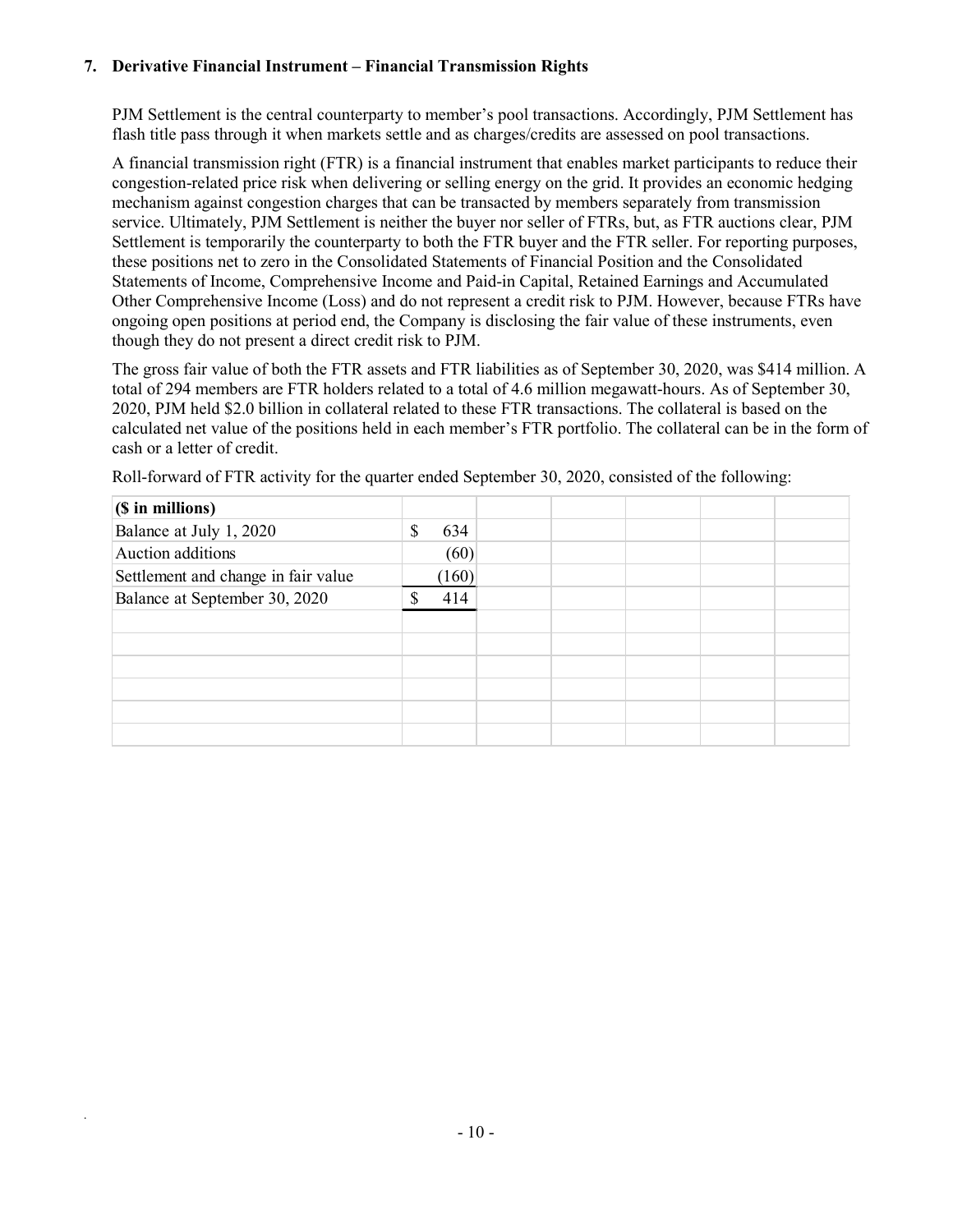#### **8. Fair Value Disclosures**

*.*

Fair value is the price that would be received to sell an asset, or paid to transfer a liability, in an orderly transaction between market participants at the measurement date (exit price). In determining fair values, PJM utilizes market data or assumptions that market participants would use in pricing the asset or liability, including assumptions about risk and the risks inherent in the inputs to the valuation technique. The authoritative guidance pertaining to fair value establishes a fair value hierarchy that prioritizes the inputs used to measure fair value. The hierarchy gives the highest priority to unadjusted quoted prices in active markets for identical assets or liabilities (Level 1 measurement) and the lowest priority to unobservable inputs (Level 3 measurement). The three levels of the fair value hierarchy defined by this guidance are as follows:

**Level 1** – Quoted prices are available in active markets for identical assets or liabilities as of the reporting date. Active markets are those in which transactions for the asset or liability occur in sufficient frequency and volume to provide pricing information on an ongoing basis.

Level 2 – Pricing inputs are other-than-quoted prices in active markets included in Level 1, that are directly or indirectly observable as of the reporting date. Level 2 includes those financial instruments that are valued using broker quotes in liquid markets and other observable pricing data. Level 2 also includes those financial instruments that are valued using internally developed methodologies that have been corroborated by observable market data through correlation or by other means. Significant assumptions are observable in the marketplace throughout the full term of the instrument and can be derived from observable data or are supported by observable levels at which transactions are executed in the marketplace.

**Level 3** – Pricing inputs include significant inputs that are generally less observable than those from objective sources.

PJM utilizes valuation techniques that maximize the use of observable inputs and minimize the use of unobservable inputs. PJM is able to classify fair value balances based on the observability of the inputs. In accordance with the authoritative guidance, financial assets and liabilities are classified in their entirety based on the lowest level of observability for an input that is significant to the fair value measurement. PJM's assessment of the significance of a particular input to the fair value measurement requires the exercise of judgment, and may affect the valuation of fair value assets and liabilities and their placement within the fair value hierarchy levels.

The following table presents PJM's cash and cash equivalents as well as financial assets and liabilities that were accounted for at fair value on a recurring basis as of September 30, 2020 and December 31, 2019 by level within the fair value hierarchy.

| $(S \in \mathbf{min} \)$  |            | December 31, 2019  |                          |                       |                       |
|---------------------------|------------|--------------------|--------------------------|-----------------------|-----------------------|
|                           | Level 1    | Level 2<br>Level 3 |                          | <b>Carrying Value</b> | <b>Carrying Value</b> |
| Cash and cash equivalents | 1,896<br>S | -                  | $\overline{\phantom{a}}$ | 1.896                 | 1,650                 |
| Deposit liabilities       | 1,883      | $\sim$             | $\sim$                   | 1,883                 | 1,598                 |
| Derivative liabilities    |            |                    | $\blacksquare$           |                       |                       |
|                           |            |                    |                          |                       |                       |

he fair value of FTR assets and liabilities for which PJM Settlement is the counterparty for an instant are determined on a recurring basis based on Level 3 inputs within the fair value hierarchy. The valuation model used is based on a three-year weighted average of historical location marginal prices by month by node. The model also calculates separate historic values for on-peak, off-peak and 24-hour FTRs. For reporting purposes, these positions net to zero in the Consolidated Statements of Financial Position and the Consolidated Statements of Income, Comprehensive Income and Paid-in Capital, Retained Earnings and Accumulated Other Comprehensive Income (Loss) and are not presented in the table above.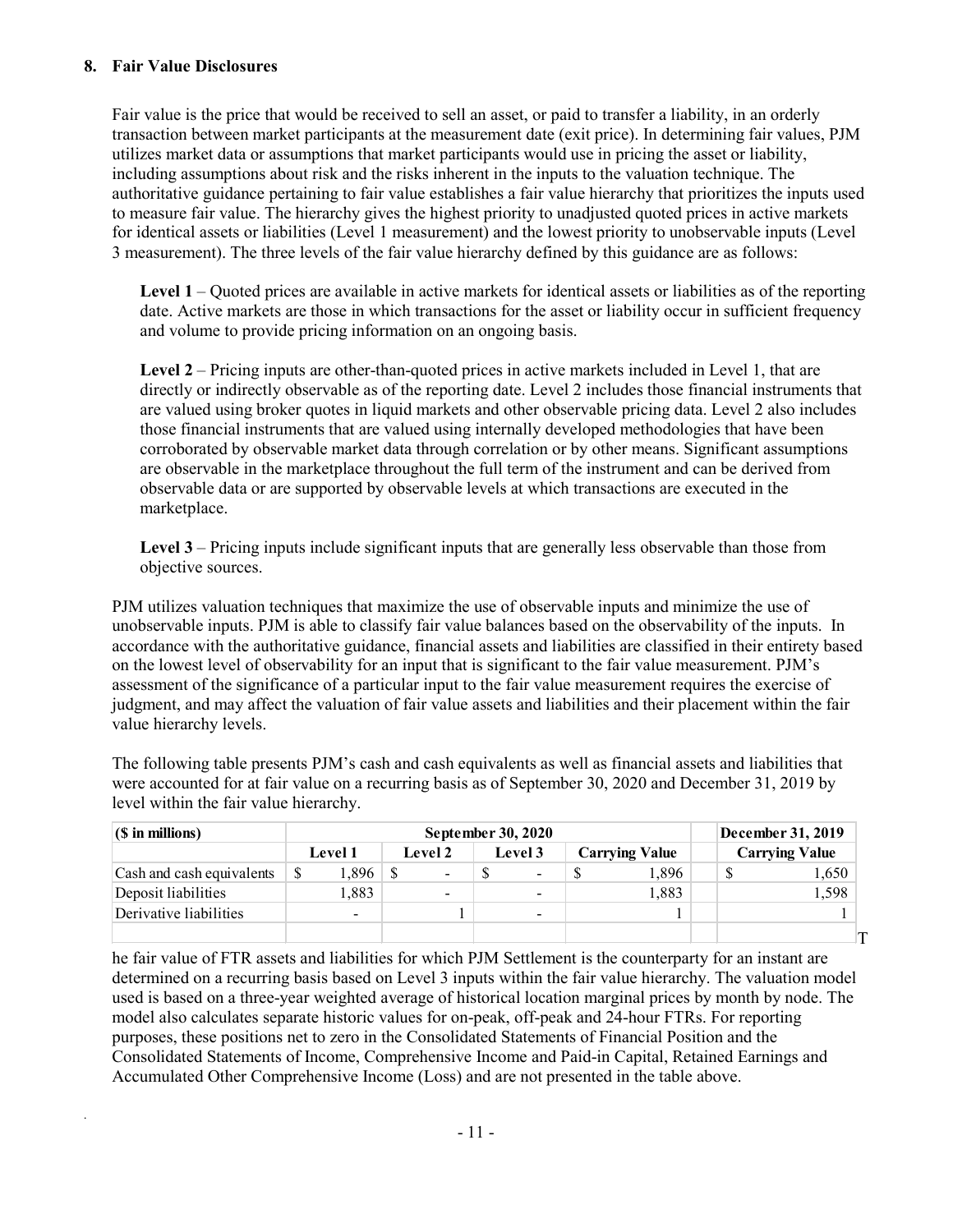#### **9. Income Taxes**

*.*

|                                                  | September 30,<br>2019<br>2020<br>S<br>-S<br>561<br>558 |  |      |  |  |
|--------------------------------------------------|--------------------------------------------------------|--|------|--|--|
|                                                  |                                                        |  |      |  |  |
| Income tax expense at the federal statutory rate |                                                        |  |      |  |  |
| Increase (decrease) resulting from:              |                                                        |  |      |  |  |
| Change in valuation allowance                    | (6)                                                    |  | (8)  |  |  |
| Permanent differences                            | 260                                                    |  | 348  |  |  |
| State income taxes, net of federal tax benefit   | 255                                                    |  | 392  |  |  |
| Other                                            |                                                        |  | 145  |  |  |
| Income tax expense                               |                                                        |  | .435 |  |  |
|                                                  |                                                        |  |      |  |  |

The income tax rate on PJM's operating activities differed from the federal statutory rate as follows:

PJM and its subsidiaries file a U.S. consolidated federal income tax return and consolidated or separate company tax returns in various states, including the state of Pennsylvania. The tax years subsequent to 2014 remain open to examination by the United States Internal Revenue Service, and generally, the tax years subsequent to 2016 remain open to examination by various state taxing authorities. There are no ongoing audits at this time.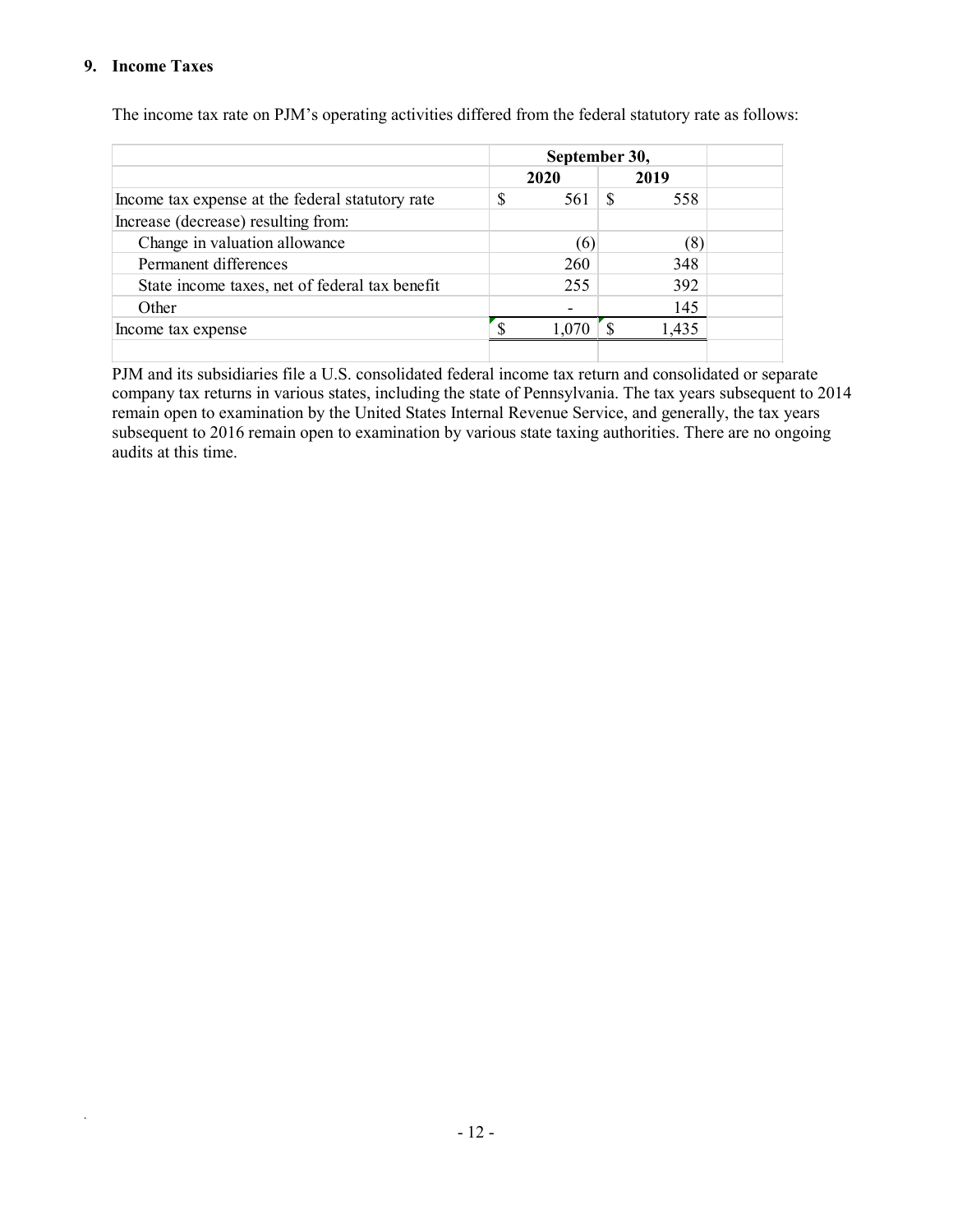#### **10. Benefit Plans**

*.*

|                                           |                          | <b>Pension Benefits</b> |                          |                          | <b>Other Postretirement</b> |                          |  |
|-------------------------------------------|--------------------------|-------------------------|--------------------------|--------------------------|-----------------------------|--------------------------|--|
| <b>Components of Net Periodic Benefit</b> |                          | <b>Oualified</b>        | <b>SERP</b>              |                          | <b>Benefits</b>             |                          |  |
| Cost, July 1 to September 30              | 2020                     | 2019                    | 2019<br>2020             |                          | 2020                        | 2019                     |  |
| Service cost                              | 2,541                    | 2,389<br>S.             | 100<br>\$<br>- \$        | 87                       | 435<br>\$.                  | 375<br>-8                |  |
| Interest cost                             | 2,455                    | 2,439                   | 45                       | 80                       | 601                         | 594                      |  |
| Expected return on assets                 | (4,034)                  | (3,331)                 | $\overline{\phantom{0}}$ |                          | (227)                       | (181)                    |  |
| Settlement charge                         | $\overline{\phantom{a}}$ |                         | 258                      | $\overline{\phantom{a}}$ |                             | $\overline{\phantom{a}}$ |  |
| Prior service cost / (gain)               |                          | (4)                     |                          |                          | (322)                       | (322)                    |  |
| Actuarial loss / (gain)                   | 315                      | 628                     | 52                       | 71                       | 4                           | (158)                    |  |
| Total net periodic benefit cost           | 1,278                    | 2.121                   | 462                      | 240                      | 491                         | 308                      |  |
|                                           |                          |                         |                          |                          |                             |                          |  |

The schedules that follow show the components of net periodic pension and postretirement health care costs for the 3-month and 9-month periods ended September 30, 2020 and September 30, 2019.

|                                           | <b>Pension Benefits</b> |                          |  |              |   |                 |  |      | <b>Other Postretirement</b> |      |                |  |  |
|-------------------------------------------|-------------------------|--------------------------|--|--------------|---|-----------------|--|------|-----------------------------|------|----------------|--|--|
| <b>Components of Net Periodic Benefit</b> | <b>Oualified</b>        | <b>SERP</b>              |  |              |   | <b>Benefits</b> |  |      |                             |      |                |  |  |
| Cost, January 1 to September 30           | 2020                    | 2019                     |  | 2019<br>2020 |   |                 |  | 2020 |                             | 2019 |                |  |  |
| Service cost                              | 8,273<br>S              | 7,187<br>S               |  | 269<br>\$    | S | 260             |  | \$   | 1,360                       |      | 1,118          |  |  |
| Interest cost                             | 7,439                   | 7,289                    |  | 127          |   | 237             |  |      | 1,757                       |      | 1,785          |  |  |
| Expected return on assets                 | (12, 133)               | (10,002)                 |  | -            |   |                 |  |      | (682)                       |      | (544)          |  |  |
| Settlement charge                         |                         | $\overline{\phantom{a}}$ |  | 997          |   |                 |  |      | $\overline{\phantom{0}}$    |      | $\blacksquare$ |  |  |
| Prior service cost / (gain)               |                         | (14)                     |  | 23           |   |                 |  |      | (965)                       |      | (965)          |  |  |
| Actuarial loss / (gain)                   | 1,113                   | 1,831                    |  | 119.         |   | 200             |  |      | (87)                        |      | (468)          |  |  |
| Total net periodic benefit cost           | 4,694                   | 6,291                    |  | 1,535        |   | 702             |  |      | 1,383                       |      | 926            |  |  |
|                                           |                         |                          |  |              |   |                 |  |      |                             |      |                |  |  |

During first nine months of 2020, PJM recognized a settlement charge of \$1.0 million within SERP pension expense related to the payment of lump-sum benefits on January 1, 2020 and July 1, 2020.

For both of the 3-month periods ended September 30, 2020 and September 30, 2019, \$0.2 million of total pension and postretirement benefits expense were included in capitalized project costs. For each of the 9 month periods ended September 30, 2020 and September 30, 2019, \$0.6 million and \$0.5 million of total pension and postretirement benefits expense were included in capitalized project costs, respectively.

The following schedule shows the assumptions used to calculate the pension and postretirement benefit obligations for as of September 30, 2020 and September 30, 2019.

|                                |                  | <b>Other Postretirement</b> |                  |          |                 |                 |  |  |
|--------------------------------|------------------|-----------------------------|------------------|----------|-----------------|-----------------|--|--|
|                                | <b>Oualified</b> |                             | <b>SERP</b>      |          | <b>Benefits</b> |                 |  |  |
|                                | 2020             | 2019                        | 2020             | 2019     | 2020            | 2019            |  |  |
| Discount rate                  | $3.65\%$         | $4.30\%$                    | $3.55\%$ / 3.00% | $4.30\%$ | $3.55\%$        | $4.30\%$        |  |  |
| Expected return on plan assets | $6.40\%$         | $6.40\%$                    | N/A              | N/A      | $6.40\%$        | 6.40%           |  |  |
| Rate of compensation increase  | $4.50\%$         | $4.50\%$                    | $4.50\%$         | $4.50\%$ | N/A             | N/A             |  |  |
| Medical care cost trend rate   |                  |                             |                  |          |                 |                 |  |  |
| Current (Pre-65)               |                  |                             |                  |          | 5.65%           | 5.92%           |  |  |
| Current (Post-65)              |                  |                             |                  |          | $6.02\%$        | 6.48%           |  |  |
| Ultimate (Pre-65)              |                  |                             |                  |          | $4.46\%$        | 4.46%           |  |  |
| Ultimate (Post-65)             |                  |                             |                  |          | 4.45%           | 4.45%           |  |  |
| Years to ultimate              |                  |                             |                  |          | 18              | 19 <sup>°</sup> |  |  |

The discount rate for the SERP plan as of the January 1, 2020 measurement date was 3.55 percent. The SERP plan was remeasured at July 1, 2020 utilizing a 3.00 percent discount rate.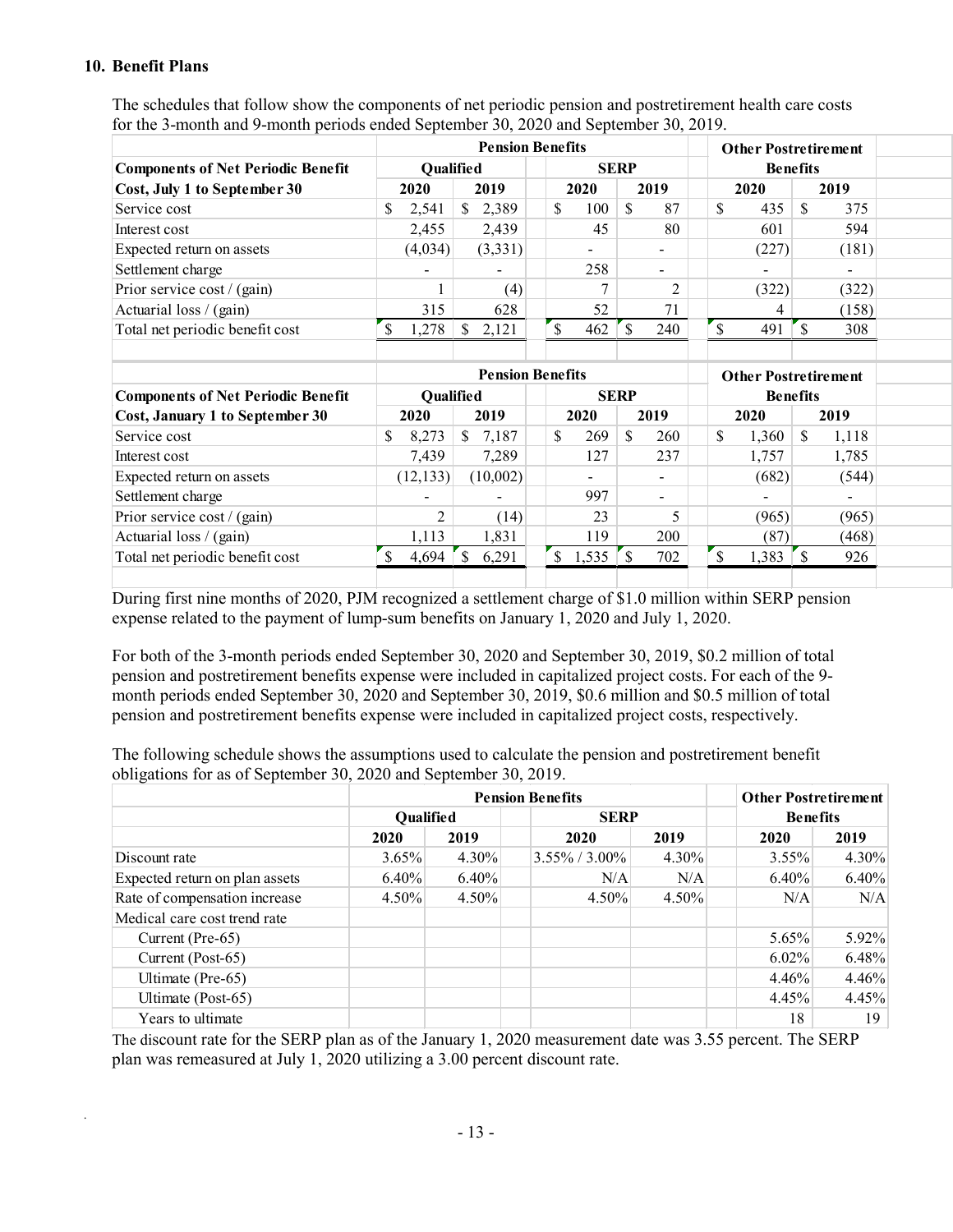### **11. Commitments and Contingencies**

### **Other Items**

### *Credit Matter*

On June 21, 2018, GreenHat Energy, LLC defaulted on its obligations related to its FTR portfolio, which includes positions applicable to the then current planning year as well as the 2019/2020 and 2020/2021 planning years. In January 2019, FERC denied PJM's waiver requesting to only offer the August 2018 defaulted FTRs for liquidation in the FTR auction conducted in July 2018. In June 2019, FERC issued an order on clarification and set the matter for paper hearing and settlement judge procedures.

The parties submitted a settlement with FERC on October 9, 2019, that resolves all issues in this proceeding and avoids the resettlement of the stopped liquidation auction. FERC accepted the settlement by order dated December 30, 2019. The settlement provides for payment of \$17.5 million that will be allocated to members as part of the default allocation. The aggregate payment default of GreenHat, net of collateral held, was billed to the non-defaulting members in accordance with the default allocation assessment formula in the Operating Agreement. Those default allocation billings and payments will continue through the end of the current planning year which ends on May 31, 2021.

### *Old Dominion Electric Cooperative v. PJM 2014 Polar Vortex Complaint*

On February 22, 2019, Old Dominion Electric Cooperative (ODEC) filed an amended complaint (Amended Complaint) against PJM in Circuit Court for Henrico County, Virginia alleging that PJM directed ODEC to purchase natural gas during the 2014 Polar Vortex event in which temperatures fell to unprecedented levels and that ODEC should be made whole for its gas costs for its costs incurred, with an outstanding amount of approximately \$15 million. ODEC had previously attempted and failed to recover the same exact costs through a waiver petition filed before FERC in June 2014. On April 3, 2019, PJM filed a notice to remove the Amended Complaint to the United States District Court for the Eastern District of Virginia because ODEC's civil action arises under federal law namely, the Federal Power Act, the PJM Tariff, the PJM Operating Agreement, and related federal doctrines.

On March 31, 2020, the District Court issued an opinion and order granting PJM's Motion to Dismiss with prejudice. The District Court found that ODEC's claims for compensation fall entirely within the PJM Tariff and therefore are exclusively governed by federal law and barred by the filed-rate doctrine. On April 23, 2020, ODEC filed a Notice of Appeal to the United States Court of Appeals for the Fourth Circuit (Circuit Court) of the District Court's Order on Motion to Dismiss. On June 3, 2020, ODEC filed an opening brief and joint appendix with the Circuit Court. On July 20, 2020, PJM filed its response brief and on August 10, 2020, ODEC filed a reply brief.

### *Radford's Run Complaint*

*.*

On November 15, 2018, FERC issued an order (Order) granting in part a complaint filed by Radford's Run Wind Farm, LLC (Radford) against PJM. Radford filed the complaint on June 26, 2018 (Complaint). In the Complaint, Radford alleged that it is entitled to 279 MW of Incremental Capacity Transfer Rights (ICTRs) because Radford funded a network upgrade that improved a transmission-constraint.

In the Order, FERC granted the Complaint in part because FERC found that "PJM did not comply with its Tariff," which provides that PJM must determine in the System Impact Study whether a customer is entitled to any ICTRs resulting from its Customer-Funded Upgrade. Because FERC was not able to determine based on the record if Radford should have been awarded ICTRs if PJM had followed its Tariff, FERC established paper hearing procedures for PJM to assess whether Radford's Upgrades increases the CETL of a LDA, and thus is eligible for ICTRs. There is no monetary claim for damages stated in the Complaint.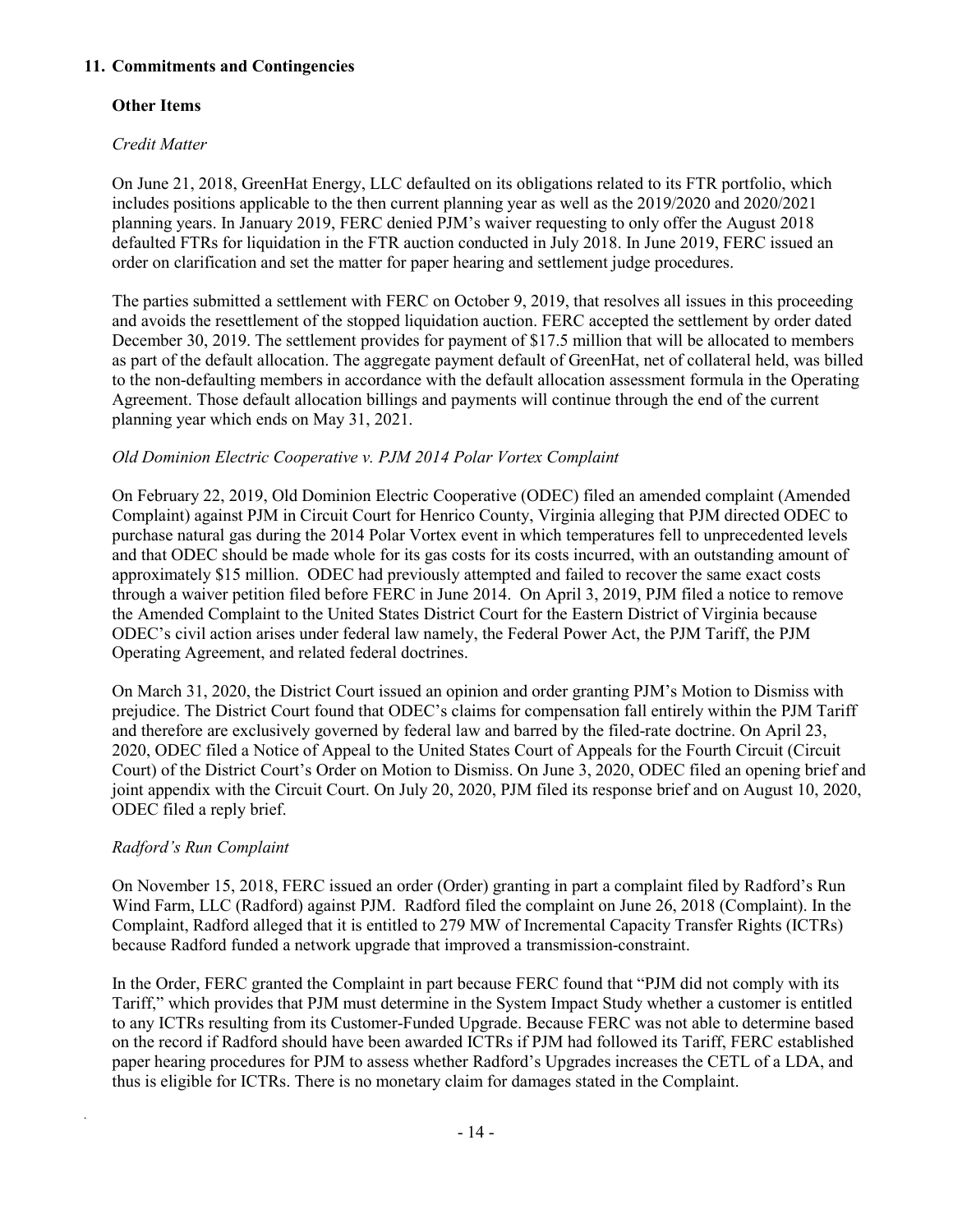On April 16, 2020, FERC issued its order on the paper hearing (April 16 Order) finding that the PJM Tariff required PJM to use the information available to PJM at the time it completed the SIS for Radford's interconnection request when it evaluated the Radford Upgrade for ICTRs. The April 16 Order requires PJM to award any ICTRs that would have been assigned to Radford based on data as of December 2015; and requires PJM to make a compliance filing within 60 days (i.e., by June 15, 2020) detailing its determination on ICTRs for the Radford Upgrade using the information available to PJM at the time it completed the SIS. The April 16 order further requires that, if PJM determines Radford is entitled to ICTRs, PJM must determine whether Radford would have been entitled to payment relating to the Base Residual Auctions held in 2016, 2017, and 2018, which provide payments for the 2019/2020, 2020/2021, and 2021/2022 Delivery Years, respectively. For the latter two Delivery Years, PJM will be expected to include any Radford ICTRs as a result of the Radford Upgrade for certification in the Base Residual Auctions for the 2020/2021 and 2021/2022 Delivery Years.

For the 2019/2020 Delivery Year, for which payments have largely already been made, the April 16 Order requires PJM to resettle payments for ICTRs resulting from the 2016 Base Residual Auction during the 2019/2020 Delivery Year and to rebill affected entities for that period. This directive required PJM to rebill ICTR holders in the Com Ed zone nearly \$10 million in payments if PJM determines that ICTRs would have been assigned to Radford based on data as of December 2015. On May 18, 2020, PJM (joined by Commonwealth Edison Company) filed a request for rehearing on the 2019/2020 Delivery Year rebilling directive in the April 16 Order. On June 16, 2020, FERC issued an Order Granting Rehearing for Further Consideration (Tolling Order). On August 17, 2020, PJM and Exelon filed a Petition for Review to the DC Circuit of the April 16 Order and the Tolling Order.

In compliance with the April 16 Order, on June 15, 2020, PJM submitted the compliance filing together with a refund report showing the resettlement among PJM members, which did not impact PJM's financial statements.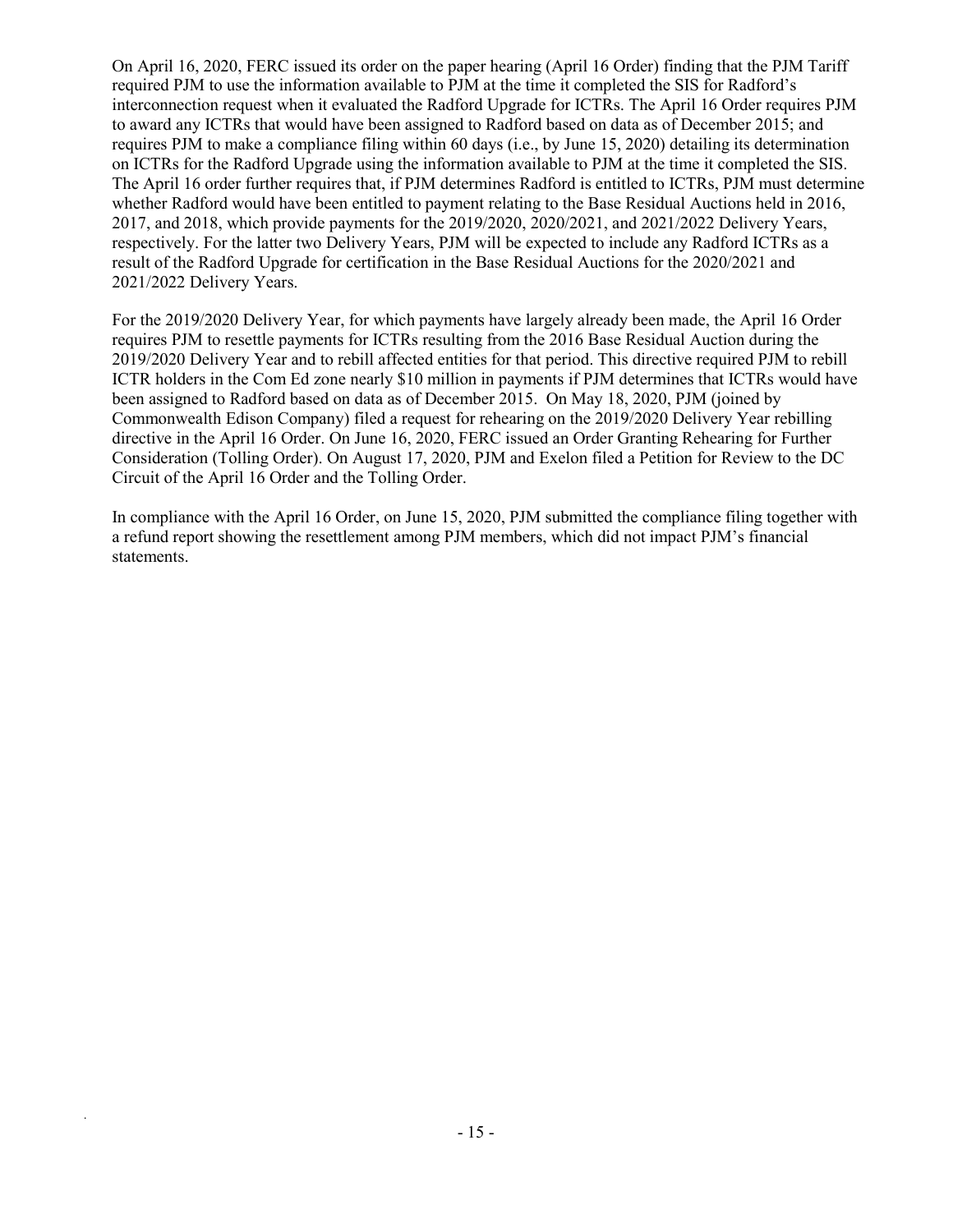#### **Part I. FINANCIAL INFORMATION (continued)**

### **ITEM 2. MANAGEMENT'S DISCUSSION AND ANALYSIS OF FINANCIAL CONDITION AND RESULTS OF OPEARTIONS (UNAUDITED)**

#### **Forward-Looking Statements**

In addition to the historical information presented throughout this report, there are forward-looking statements that reflect management's expectations for the future. Sometimes the words "estimate," "plan," "expect," "believe," or similar expressions will be used to identify such forward-looking statements. These forward-looking statements are based on current expectations. These statements are not guarantees of future performance and are subject to certain risks and uncertainties.

Many factors could cause actual results to differ materially from these statements. These factors include, but are not limited to, the results of regulatory proceedings, the conditions of the capital markets, interest rates, actuarial assumptions, availability of credit, liquidity and general economic conditions, including those resulting from COVID-19; changes in accounting principles and practices; acts of terrorists; the actions of adjacent control areas and other Regional Transmission Organizations (RTOs); and other operational conditions that could arise on the power system. For a description of these and other factors that may cause actual results to differ, reference is made hereby to PJM Interconnection L.L.C.'s (PJM or the Company) Consolidated Financial Statements, Notes thereto and other documents filed by the Company from time to time with the Federal Energy Regulatory Commission (FERC).

These forward-looking statements represent PJM's estimates and assumptions only as of the date of this report, and PJM assumes no responsibility to update these forward-looking statements.

#### **Results of Operations**

#### *Revenues and Expenses*

PJM's service fees were slightly higher for both the 3-month and 9-month periods ended September 30, 2020 as compared with the 3-month and 9-month periods ended September 30, 2019. Service fees reflect lower transmission volumes year over year, offset by a 2.5 percent increase in the composite stated-rate on January 1, 2020 and increased bidding activities under the various PJM auctions. Transmission volumes for the 3-month and 9-month periods ended September 30, 2020 were 226 terawatt hours (TWhs) and 607 TWhs, respectively, as compared with 228 TWhs and 628 TWhs for the 3-month and 9-month periods ended September 30, 2019, respectively.

Total expenses, excluding FERC fees, study and interconnection services, interest expense, and income taxes, decreased \$3.9 million, or 6 percent, to \$65.9 million for the 3-month period ended September 30, 2020 as compared with the 3-month period ended September 30, 2019. Total expenses, excluding FERC fees, study and interconnection services, interest expense, and income taxes, decreased \$14.8 million, or 7 percent, to \$205.8 million for the 9-month period ended September 30, 2020 as compared with the 9-month period ended September 30, 2019. The decrease in expenses in 2020 resulted primarily from decreased compensation due to lower headcount period over period and 2019 incremental costs associated with employee retirements that were one time in nature, decreased outside services attributable to lower building maintenance expense period over period, and decreased other expenses reflecting decreased travel, meeting and training expense resulting from COVID-19 restrictions.

#### *Liquidity and Capital Resources*

*.*

PJM maintains with PNC Bank (PNC) a FERC-approved revolving line of credit agreement with a capacity amount of \$150 million. The revolving line of credit agreement expires on January 31, 2022 and is unsecured and available to fund short-term cash obligations. At September 30, 2020, there was \$26.8 million of outstanding borrowings under this revolving credit agreement.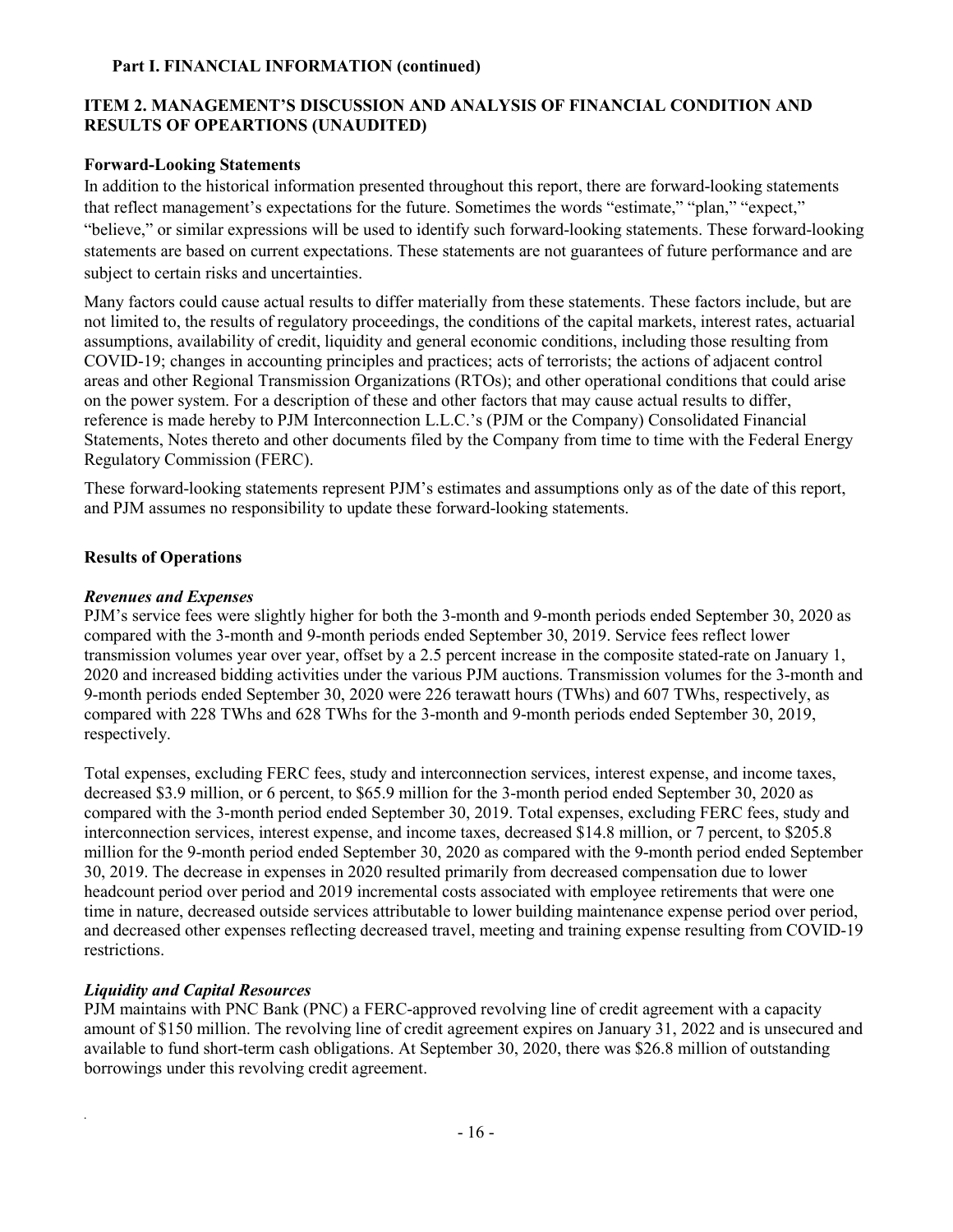On April 23, 2020, PJM entered into a \$50 million, 364-day revolving line of credit agreement with PNC. The revolving line of credit is unsecured and available to manage near-term uncertainties stemming from the COVID-19 pandemic. At September 30, 2020, there was no amount outstanding under the revolving credit agreement.

On June 28, 2018, FERC approved PJM's application to refinance the Company's existing bank loan with PNC with a new term loan at Bank of America (BoA). On July 20, 2018, PJM entered into a \$20.2 million loan agreement with BoA. The BoA term loan has a seven year term and is unsecured. At September 30, 2020, the outstanding borrowings under the term loan were \$14.4 million.

### **Risks and Uncertainties**

PJM does not provide forecasts of future financial performance. While PJM management is optimistic about the Company's long-term prospects, the following issues and uncertainties, among others, should be considered in evaluating its outlook.

### *COVID-19*

Spread of Coronavirus disease 2019 (COVID-19) in the United States and globally has led to economic disruption. PJM is taking steps to mitigate the potential risks arising from the spread of the disease, however it is reasonably possible that PJM future results could be negatively affected by the impacts of COVID-19. The extent to which COVID-19 may impact results will depend on future developments, which have uncertain scope and duration. PJM cannot predict if there will be a material effect to PJM's financial position, results of operations or cash flows.

### *Credit Risks*

PJM bills and collects its operating expenses monthly from its members. Payment of all operating expense bills is due from PJM's members three business days after the month-end bill is issued by PJM, generally within the first two weeks of each month. For the 9-month period ended September 30, 2020, approximately 60 percent of PJM's operating expenses were billed to 17 of its members, the majority of which either has an investment-grade credit rating according to at least one of the three major rating services or has provided a guaranty from an affiliate with an investment-grade rating. In the event of default of any PJM members, PJM has the right to bill the remaining PJM members a ratable portion of the operating expenses previously billed to the defaulting member.

In accordance with PJM's credit policy, PJM obtains collateral from certain members in order to secure their credit positions. The collateral can be in the form of a cash deposit or letter of credit. Corporate guaranties are also accepted from creditworthy affiliates to fulfill certain credit requirements.

PJM implemented significant FTR credit policy enhancements during 2019, including FERC-approved adoption of mark-to-auction provisions in April 2019. Mark-to-auction provides a valuation of the cleared FTR portfolio based on the most recent auction prices and also takes into consideration the value of auction revenue right entitlements allocated to firm transmission service customers. The value of FTRs as of September 30, 2020, under a mark-to-auction model was \$379.3 million.

#### *Other Items*

### *Credit Matter*

*.*

On June 21, 2018, GreenHat Energy, LLC defaulted on its obligations related to its FTR portfolio, which includes positions applicable to the then current planning year as well as the 2019/2020 and 2020/2021 planning years. In January 2019, FERC denied PJM's waiver requesting to only offer the August 2018 defaulted FTRs for liquidation in the FTR auction conducted in July 2018. In June 2019, FERC issued an order on clarification and set the matter for paper hearing and settlement judge procedures.

The parties submitted a settlement with FERC on October 9, 2019, that resolves all issues in this proceeding and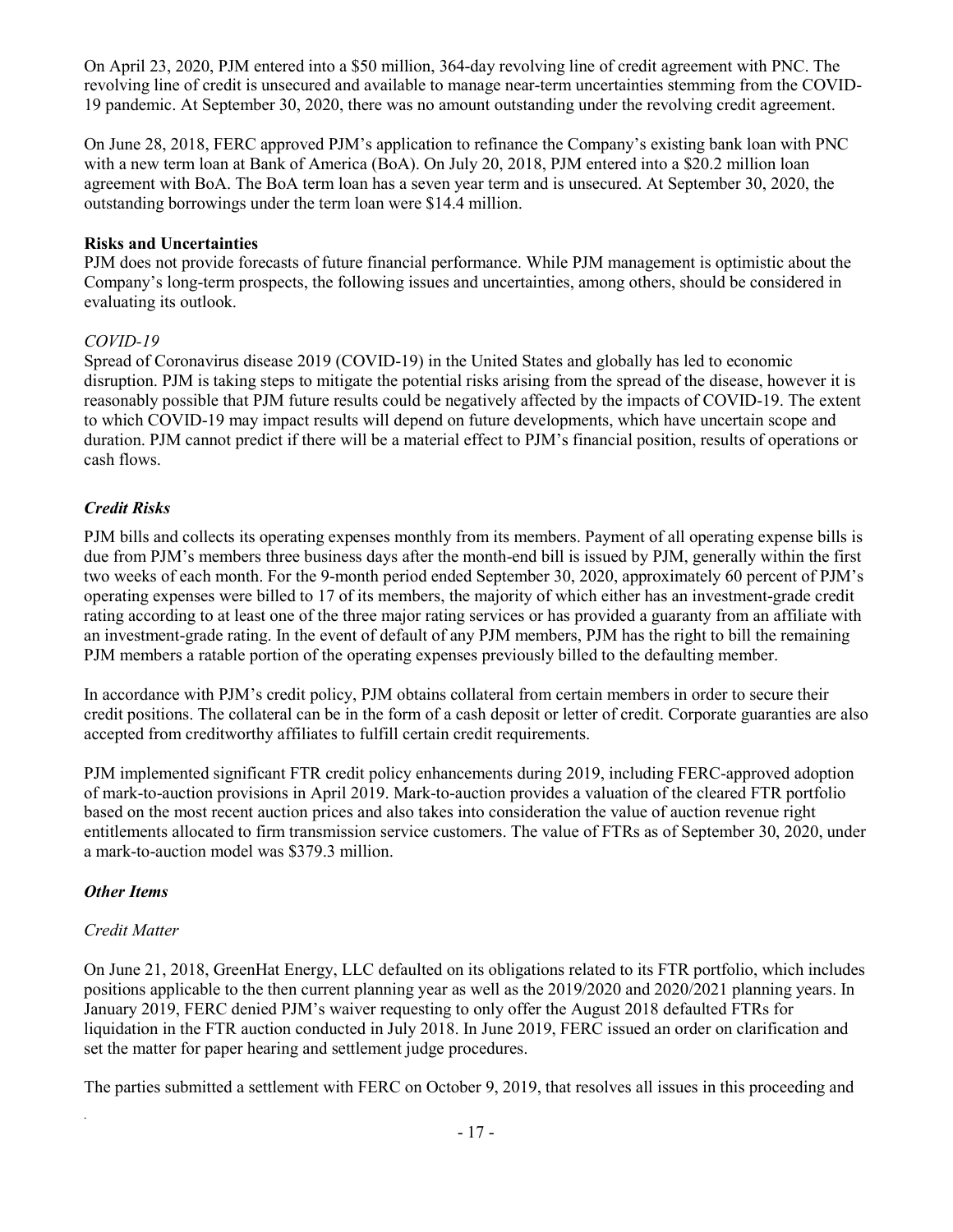avoids the resettlement of the stopped liquidation auction. FERC accepted the settlement by order dated December 30, 2019. The settlement provides for payment of \$17.5 million that will be allocated to members as part of the default allocation. The aggregate payment default of GreenHat, net of collateral held, was billed to the non-defaulting members in accordance with the default allocation assessment formula in the Operating Agreement. Those default allocation billings and payments will continue through the end of the current planning year which ends on May 31, 2021.

### *Old Dominion Electric Cooperative v. PJM 2014 Polar Vortex Complaint*

On February 22, 2019, Old Dominion Electric Cooperative (ODEC) filed an amended complaint (Amended Complaint) against PJM in Circuit Court for Henrico County, Virginia alleging that PJM directed ODEC to purchase natural gas during the 2014 Polar Vortex event in which temperatures fell to unprecedented levels and that ODEC should be made whole for its gas costs for its costs incurred, with an outstanding amount of approximately \$15 million. ODEC had previously attempted and failed to recover the same exact costs through a waiver petition filed before FERC in June 2014. On April 3, 2019, PJM filed a notice to remove the Amended Complaint to the United States District Court for the Eastern District of Virginia because ODEC's civil action arises under federal law namely, the Federal Power Act, the PJM Tariff, the PJM Operating Agreement, and related federal doctrines.

On March 31, 2020, the District Court issued an opinion and order granting PJM's Motion to Dismiss with prejudice. The District Court found that ODEC's claims for compensation fall entirely within the PJM Tariff and therefore are exclusively governed by federal law and barred by the filed-rate doctrine. On April 23, 2020, ODEC filed a Notice of Appeal to the United States Court of Appeals for the Fourth Circuit (Circuit Court) of the District Court's Order on Motion to Dismiss. On June 3, 2020, ODEC filed an opening brief and joint appendix with the Circuit Court. On July 20, 2020, PJM filed its response brief and on August 10, 2020, ODEC filed a reply brief.

### *Radford's Run Complaint*

*.*

On November 15, 2018, FERC issued an order (Order) granting in part a complaint filed by Radford's Run Wind Farm, LLC (Radford) against PJM. Radford filed the complaint on June 26, 2018 (Complaint). In the Complaint, Radford alleged that it is entitled to 279 MW of Incremental Capacity Transfer Rights (ICTRs) because Radford funded a network upgrade that improved a transmission-constraint.

In the Order, FERC granted the Complaint in part because FERC found that "PJM did not comply with its Tariff," which provides that PJM must determine in the System Impact Study whether a customer is entitled to any ICTRs resulting from its Customer-Funded Upgrade. Because FERC was not able to determine based on the record if Radford should have been awarded ICTRs if PJM had followed its Tariff, FERC established paper hearing procedures for PJM to assess whether Radford's Upgrades increases the CETL of a LDA, and thus is eligible for ICTRs. There is no monetary claim for damages stated in the Complaint.

On April 16, 2020, FERC issued its order on the paper hearing (April 16 Order) finding that the PJM Tariff required PJM to use the information available to PJM at the time it completed the SIS for Radford's interconnection request when it evaluated the Radford Upgrade for ICTRs. The April 16 Order requires PJM to award any ICTRs that would have been assigned to Radford based on data as of December 2015; and requires PJM to make a compliance filing within 60 days (i.e., by June 15, 2020) detailing its determination on ICTRs for the Radford Upgrade using the information available to PJM at the time it completed the SIS. The April 16 order further requires that, if PJM determines Radford is entitled to ICTRs, PJM must determine whether Radford would have been entitled to payment relating to the Base Residual Auctions held in 2016, 2017, and 2018, which provide payments for the 2019/2020, 2020/2021, and 2021/2022 Delivery Years, respectively. For the latter two Delivery Years, PJM will be expected to include any Radford ICTRs as a result of the Radford Upgrade for certification in the Base Residual Auctions for the 2020/2021 and 2021/2022 Delivery Years.